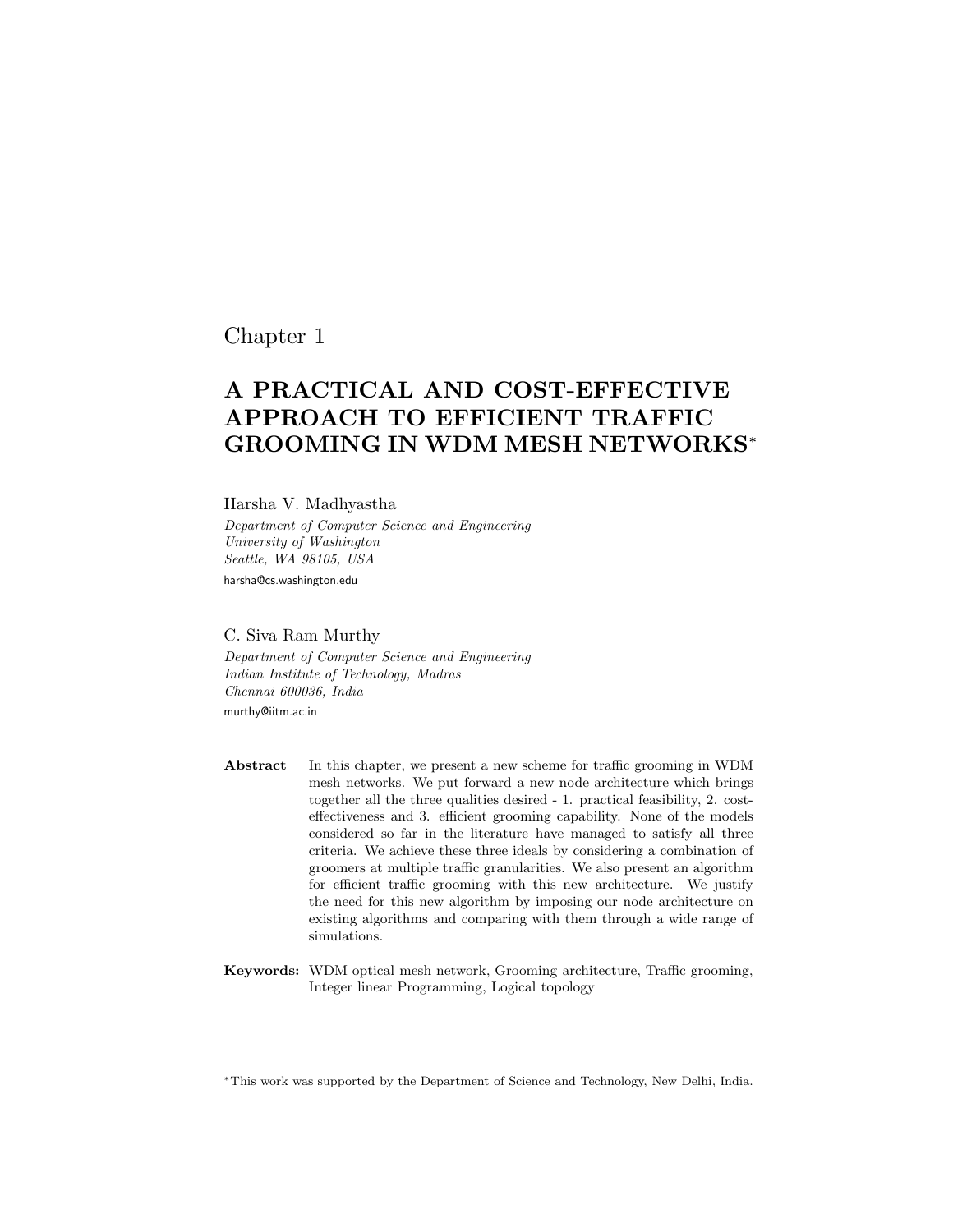#### 1. Introduction

The advent of Wavelength Division Multiplexed (WDM) Optical Networks has made it possible for each physical link to carry traffic of the order of Tbps. Several wavelengths can be multiplexed on the same fiber with each wavelength capable of carrying traffic up to 10 Gbps. Yet, individual traffic demands are still of the order of Mbps. This requires efficient grouping of individual connections onto the same wavelength as dedicating a unique wavelength for each demand will lead to huge wastage of bandwidth. Intelligent grouping is also required because each wavelength has to be dropped at the source and destination of each of the connections assigned to it. Dropping a wavelength at any node involves conversion from optical to electronic domain, and the equipment for performing this is the main contributor towards the cost of the network. This grouping of connections and assigning wavelengths to these groups, so as to optimize on some objective such as throughput or network cost, is termed as "traffic grooming".

Traffic grooming in WDM optical networks has been the focus of research in much of the recent work. As the traffic grooming problem is known to be NP-hard for arbitrary traffic [7], most of the work has been limited to domains with constraints on traffic or physical topology. Almost all of the work has only looked at the traffic grooming problem in SONET/WDM rings. Initial research focused on uniform traffic and used circle construction techniques to minimize the number of wavelengths as well as the number of Add-Drop Multiplexers (ADMs) [11, 10]. Improving on this, [1] and [2] tried to minimize the overall network cost, considering parameters such as maximum number of physical hops, though they too concentrated on rings and laid emphasis mainly on uniform traffic. Non-uniform traffic, albeit with the constraint that the total traffic added or dropped at any node is lesser than some threshold, was handled for the first time in [5] and [6]. The first attempt to handle arbitrary traffic, though restricted to SONET rings, is seen in [9].

The recent surge in the industry to use mesh networks instead of SONET rings has breathed life into research on traffic grooming in mesh networks as well. The initial work in this direction, trying to minimize the number of transceivers by designing a suitable virtual topology, is found in [4]. Its main shortcoming is that it does not consider any limitations on the physical topology such as number of wavelengths. Grooming in survivable WDM mesh networks, assuming single-link failure, was considered in [8]; but it addressed the issue of dynamic grooming. The same problem was also addressed in [12], though without considering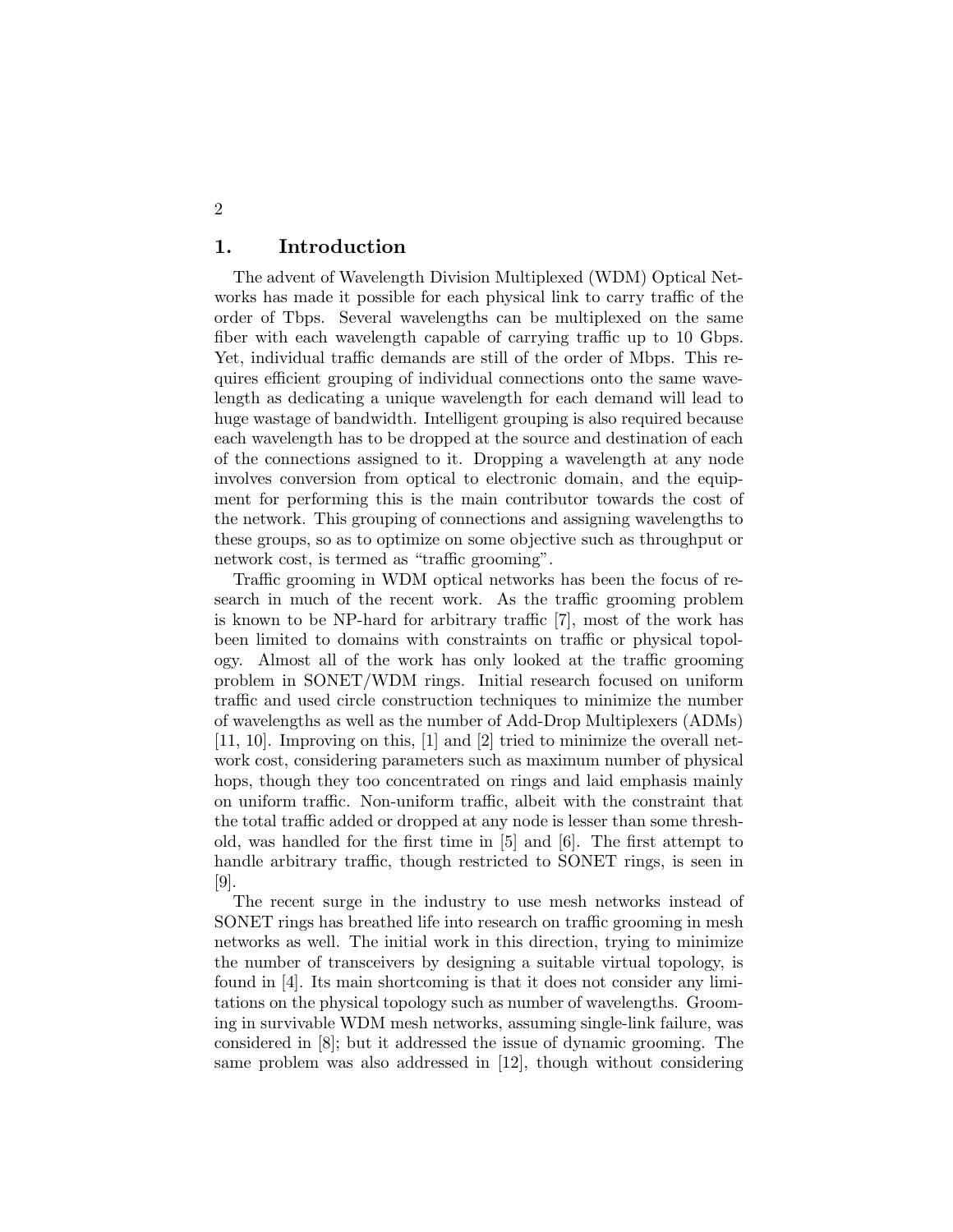the survivability aspect. Dynamic grooming is the problem of routing and assigning wavelengths for a new demand, given the current state of the network, whereas in static grooming the traffic demands are known apriori and all of them have to be assigned routes and wavelengths to minimize required resources (wavelengths and grooming ports). Static grooming can also be viewed from the angle of maximizing the throughput given the constraints on resources. This problem has been addressed in the context of mesh networks in [13]. It outlines two different node architectures - MPLS/IP and SONET/WDM. It propounds that the former is more cost-effective and an ILP formulation for grooming with this architecture is presented. It also proposes two heuristics for traffic grooming with the MPLS/IP node architecture in a WDM mesh network. The main drawback in this work is that it assumes unlimited grooming capability (ability to switch traffic among streams) at each node as multiplexing is done in software in the MPLS/IP architecture. This is not a practical assumption as routing each packet by examining its header involves a large overhead, which makes the setup incapable of handling the large bandwidth of an optical WDM link. Hence, full-scale grooming, i.e., as much multiplexing ability as required, at extremely fine granularities is not practically feasible. (Grooming at fine granularities involves switching streams which carry very low traffic while grooming at coarse granularities can only switch higher-rate traffic streams.) On the other hand, the SONET/WDM architecture also has its own limitations. Here, the switching cost of the groomer is proportional to the square of the number of ports on it (the number of ports on a groomer is the number of streams it is capable of grooming). So, though using the SONET/WDM architecture will lead to lesser grooming equipment cost as the number of traffic streams it can groom is limited, the overall cost will be high as grooming can only be done at coarse granularities, which will lead to the need for a greater number of wavelengths. In short, though MPLS/IP is efficient, it is infeasible and not cost-effective because of high processing overhead and SONET/WDM, though feasible, is neither efficient nor cost-effective because of grooming at coarse levels and the high switching cost involved.

In this chapter, we propose a new node architecture which does away with the shortcomings of the above two architectures and combines their advantages to achieve the right combination of feasibility, efficiency and cost-effectiveness. We do so by having groomers at multiple granularities at each node. The concept of using a multi-layer node architecture was also considered in [3]. But, it failed to identify the full potential of grooming at multiple levels. In the architecture used in [3], any adddrop traffic has to pass through the complete hierarchy from bottom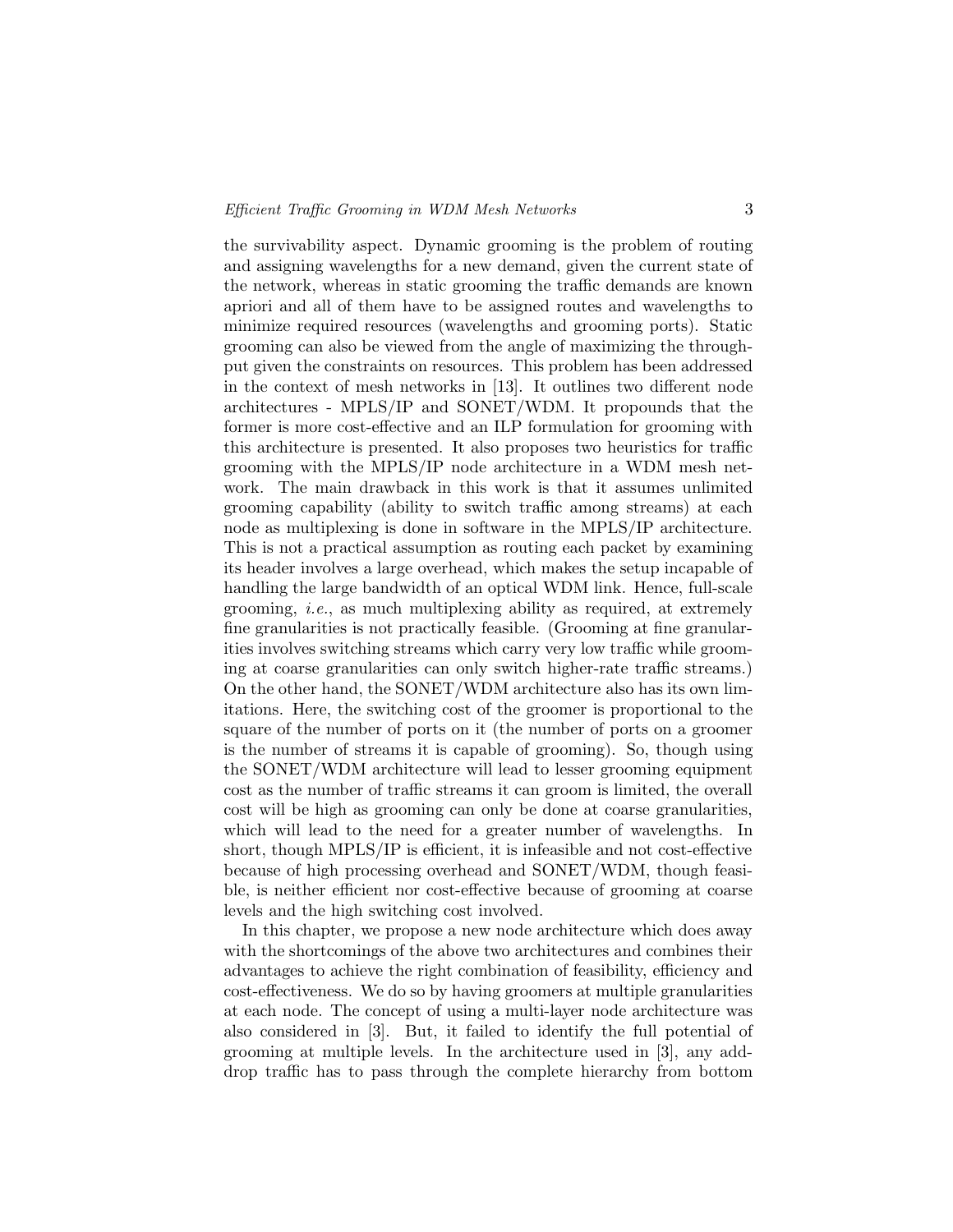to top. Due to this dependence between levels, switching cost benefits are obtained only at the intermediate nodes of lightpaths. Our node architecture ensures saving in switching cost at all nodes as the groomers at different layers are completely independent, which makes use of the true strength of grooming at multiple granularities.

The remaining part of the chapter is organized as follows. A detailed description of the node architecture we propose is given in Section 1.2. The exact specification of the traffic grooming problem we attempt to solve in this chapter is clearly stated in Section 1.3. To find the solution to this problem, we first give an ILP formulation in Section 1.4 and then propose a heuristic algorithm in Section 1.5. The working of our heuristic is illustrated in Section 1.6 with the help of an example and in Section 1.7, we present the results of the various simulations performed to study the performance of our heuristic. Finally in Section 1.8, we conclude and provide directions for future work.

### 2. Node Architecture

Our proposed novel node architecture involves the use of two groomers - one at a coarse level and the other at a finer level of granularity, which we call the higher level and lower level groomer, respectively. To make this setup practically feasible, unlike the MPLS/IP architecture, we work with the practical assumption that the number of ports on the lower level groomer is limited. Though limited, the capability to groom at finer levels helps in efficient grooming by reducing the number of required wavelengths compared to that possible with the higher level groomer alone. The additional cost of the lower level groomer is more than offset by the decrease in infrastructure cost due to fewer wavelengths. In addition to the coarse and fine granularity groomers, our node architecture also makes use of a mapper, which has negligible cost as it does no processing; it just multiplexes/demultiplexes the add/drop traffic assuming best possible packing of the lower level streams into the higher level streams. Its low cost is due to the fact that it does not perform any switching.

The mixed groomer node architecture we present is shown in Fig. 1.1. This architecture is a very generic one and can be used on any hierarchy of traffic streams, for example, OC-48/OC-12/OC-3 or STM-16/STM-4/STM-1 or STM-1/VC-3/VC-12. From now on, for the sake of convenience, we will refer to a wavelength as OC-48, a higher level stream as OC-12 and a lower level stream as OC-3. So, in the node architecture shown, the OC-48s that need to be groomed are converted from optical to electronic form by the Receiver Array (RX) and fed as input to the higher level groomer. The function performed by the higher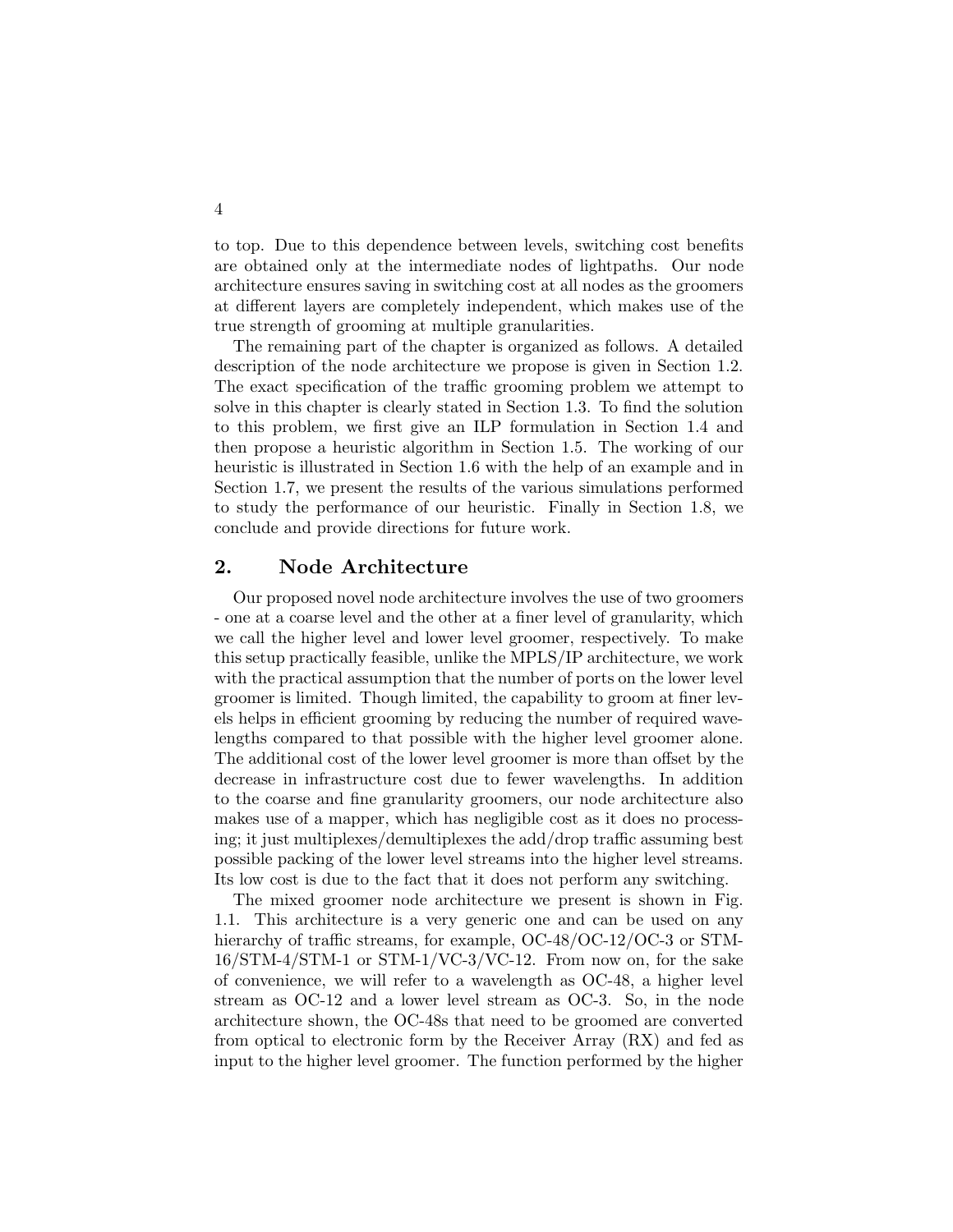

Figure 1.1. Mixed groomer node architecture

level groomer is to switch OC-12s among the different OC-48s it receives as input. The OC-12 groomer also receives OC-12s which do not need to be groomed (because they might be completely packed with OC-3s setup between the same source-destination pair), padded up to OC-48s, as input from the mapper. The mapper can also be implemented such that every OC-12, in which all the OC-3s on it are between the same source-destination pair, can be directed from the mapper to the OC-12 groomer. However, doing so when the OC-12 is not completely packed entails higher implementation complexity (as detection of padded up OC-3s is required). Hence, in our proposal, we only require the mapper to redirect OC-12s completely packed with OC-3s between the same source-destination pair to the OC-12 groomer.

If there is also a need to switch OC-3s among the OC-12s, then the OC-12 groomer feeds the corresponding OC-12 streams as input to the OC-3 groomer. Also, among the OC-12s generated by the mapper from the add/drop traffic, the ones which are not completely packed are routed to the OC-3 groomer. The streams between the OC-12 and the OC-3 groomer are essentially OC-48s, but only the OC-3 groomer can index the OC-3s within each OC-48 and switch them if required. The mapper receives the local add/drop traffic as input in the form of OC-3s padded up to OC-12s, and tries to pack them into OC-12s optimally. It does this by taking groups of 4 (the groom factor in this case) OC-12s and mapping the single OC-3s on them onto one OC-12. This has very low processing overhead as the OC-3s can be statically mapped to respective OC-12s. Since the mapper receives OC-3s padded up to OC-12s as input, if some OC-12 is assigned just one OC-3, then that OC-12 can be directly padded up to a OC-48 by the mapper and sent to the OC-12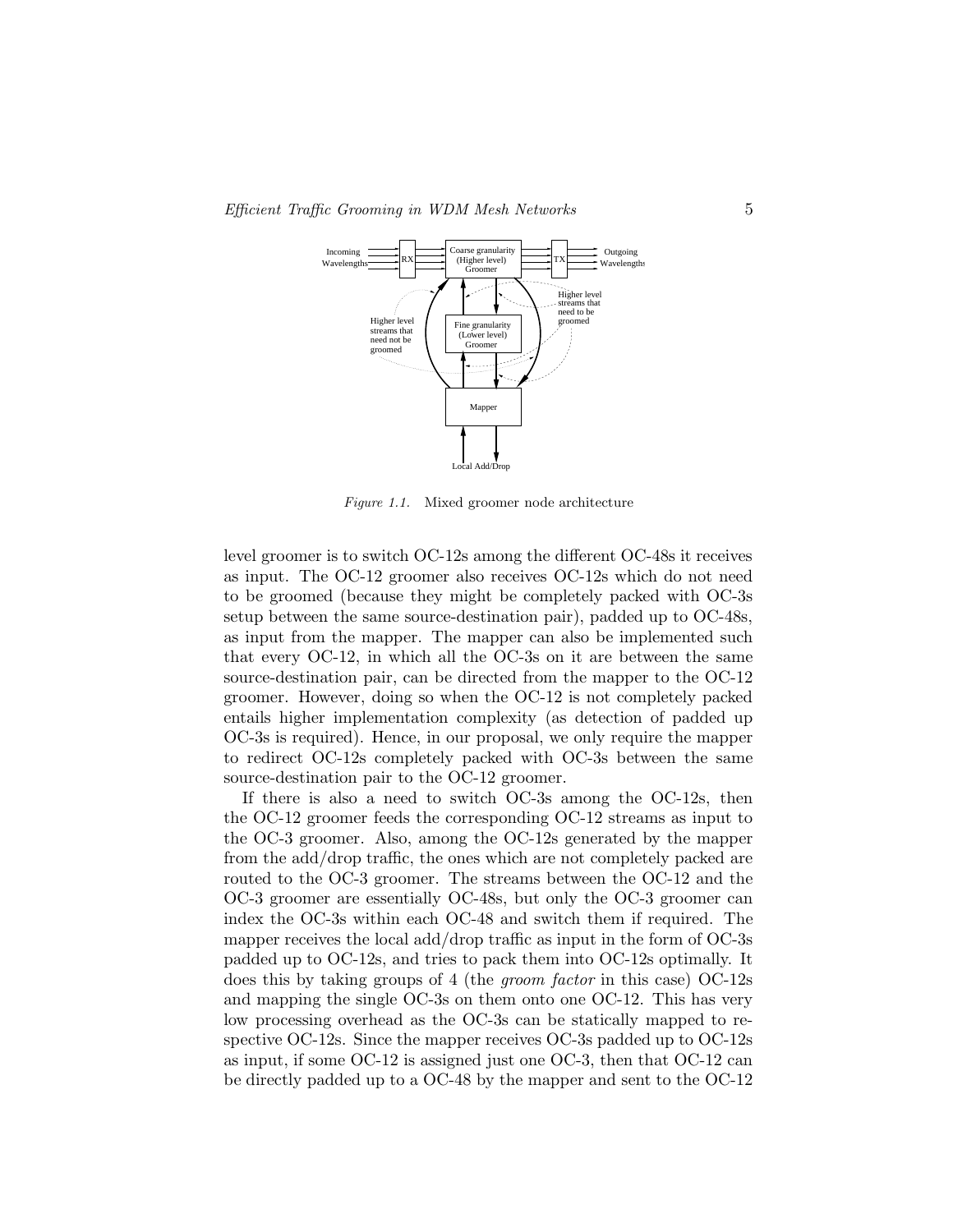groomer, bypassing the OC-3 groomer. The outgoing traffic from the node is converted from electronic to optical domain by the Transmitter Array (TX).

Essentially, the mixed groomer architecture can be divided into two logical units - the multiplexing/demultiplexing section (mapper) and the switching section (OC-3 and OC-12 groomers). The add/drop traffic that goes in and out of the groomer is in the form wherein each OC-3 is on a distinct OC-12. The mapper performs the task of multiplexing the OC-3s which are on the OC-12s which constitute the add traffic. This multiplexing is carried out to ensure best possible packing, i.e., the OC-3s on every 4 OC-12s are multiplexed into 1 OC-12. The drop traffic is also similarly packed in the best possible manner. The mapper demultiplexes the OC-12s which constitute the drop traffic such that each of the OC-3s on these OC-12s is on a distinct OC-12. The task of switching traffic is completely handled by the OC-3 and OC-12 groomers. Since the mapper does not perform any switching, its cost is negligible in comparison with that of the groomers. The role of the OC-3 groomer is to switch OC-3s among OC-12s. Similarly, the function of the OC-12 groomer is to switch OC-12s among OC-48s. The number of switching ports taken up on the OC-3 groomer is the number of OC-12 streams it has to switch traffic amongst. Hence, from Fig. 1.1, it is clear that the number of OC-3 switching ports required is the sum of two quantities. The first being the number of OC-12s between it and the mapper. And, the second is the number of OC-12s between it and the OC-12 groomer. From the above explanation of how the mapper works, the number of  $OC-12$  streams between the  $OC-3$  groomer and the mapper is equal to  $\vert$ (Total add/drop traffic in terms of OC-3s)/(groom factor) ]. Similarly, the number of ports required on the OC-12 groomer is also the sum of two quantities. In this case, the first is the number of OC-48s fed as input to the groomer. The second is the number of OC-48s onto which it has to switch OC-12s, which are then fed as input to the OC-3 groomer. At the maximum, the value both these quantities take up is the number of OC-48s supported on the links incident at the node.

In our node architecture, the number of ports on the OC-3 groomer is constrained as this is a major contributor towards the cost of the setup. On the other hand, the number of ports on the OC-12 groomer can be assumed to be practically unlimited as grooming at a coarse level is comparatively inexpensive. Moreover, the number of ports required for full-scale grooming is lesser. To get an estimate of this, consider an OC-768 backbone, i.e., each node in the network can handle bandwidth equivalent to OC-768. Since OC-768 is equal to 16 OC-48s, unlimited grooming capability at the OC-12 level would require 32 ports. This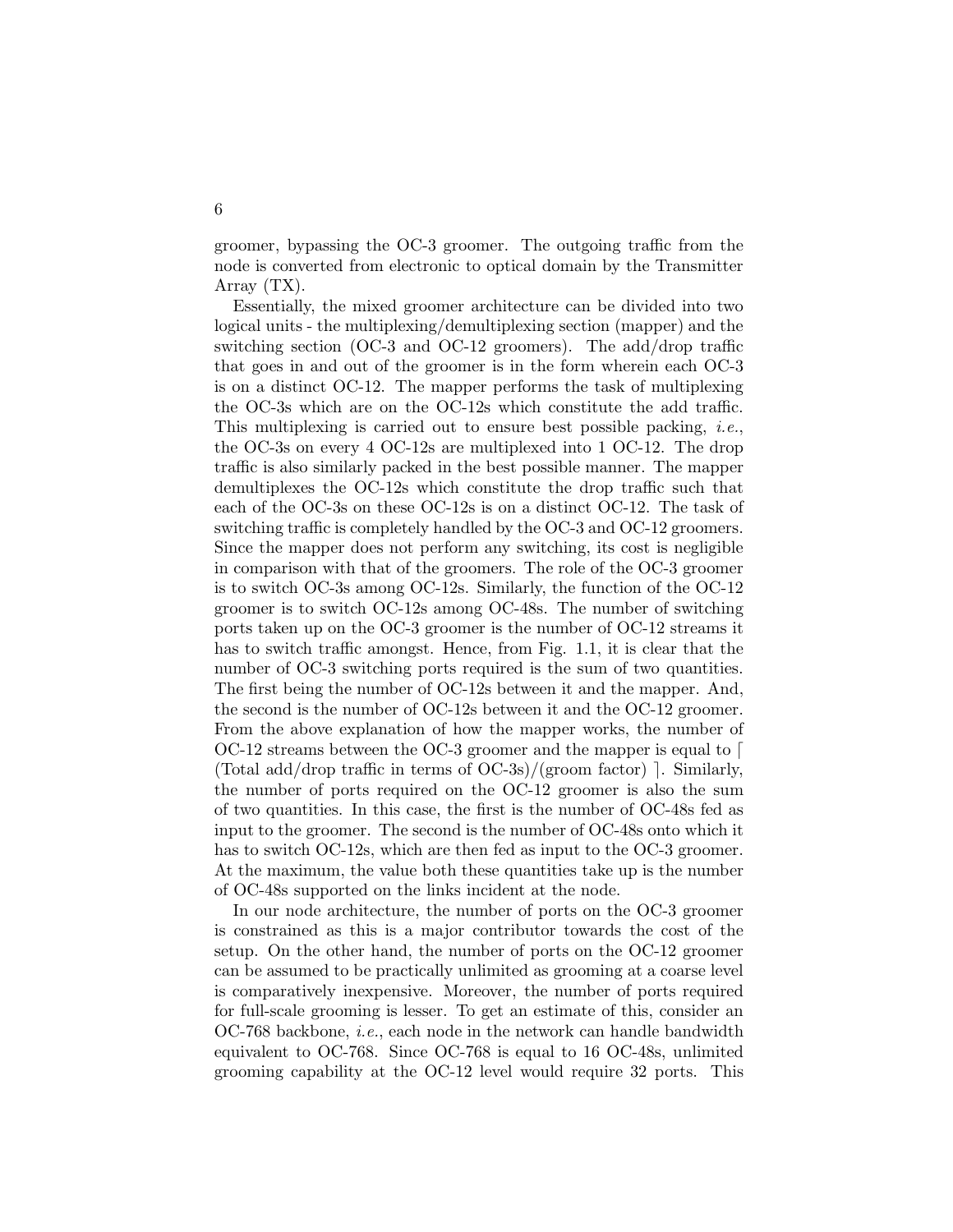is because 16 ports would be required for the OC-48s on the link and another 16 for the add/drop traffic. On the other hand, since OC-768 is equivalent to 64 OC-12s, the number of ports required on the OC-3 groomer for input from the OC-12 groomer is 64. Also, 64 ports would be required for the OC-12s received from the mapper. This implies that a total of 128 ports are required on the OC-3 groomer. This quantity is 4 times as many as that on the OC-12 groomer. Since switching cost is proportional to the square of the number of ports, the switching cost at the OC-3 level is more than 16 times that at the OC-12 level<sup>1</sup>. On the whole, this clearly makes the cost of full-scale grooming at the OC-12 level negligible compared to that at the OC-3 level.

Let us now look at the advantages of the mixed groomer architecture over that of an OC-3 groomer or OC-12 groomer alone. If an OC-12 groomer alone is employed, it does not have the capability to switch OC-3s among OC-12s. So, the add/drop traffic in the form of OC-3s padded up to OC-12s cannot be multiplexed together. Each of these OC-12s will have to be assigned as they are to OC-48s on the link. Hence, as each OC-12 can only have one OC-3, the maximum traffic that can be supported is  $\frac{1}{4}$ , *i.e.*, 1/(groom factor) of the total bandwidth. On the other hand, using the OC-3 groomer alone suffers from two disadvantages. Firstly, due to the absence of the OC-12 groomer, if OC-12s among two OC-48s need to be swapped (switching at the OC-12 level), this has to be done by swapping each of the OC-3s on these OC-12s. This is costlier as switching needs to be done at a finer granularity. Also, since there is no OC-12 groomer to pick out the specific OC-12s, all the OC-12s on these OC-48s will have to be fed as input to the OC-3 groomer. More importantly, the OC-3 groomer directly receives OC-3s padded up to OC-12s as input. This implies that the number of ports consumed due to the add/drop traffic is equal to the number of OC-3s in the add/drop traffic. Note that in the mixed groomer, this number was  $\left(\frac{1}{4}\right)$  $\frac{1}{4}$ <sup>th</sup> of the add/drop traffic because multiplexing/demultiplexing is performed by the mapper. So, the mixed groomer architecture derives its efficiency by the combination of the OC-3 and OC-12 groomers and also, maintains practical feasibility and cost-effectiveness by the constraint on the number of ports on the OC-3 groomer.

#### 2.1 Example

The following example clearly brings to the fore the advantages of using a combination of groomers in place of having an OC-3 or OC-12 groomer alone. Consider the 6-node network shown in Fig. 1.2(a) with demands of 3, 1 and 4 OC-3s between the (source, destination) pairs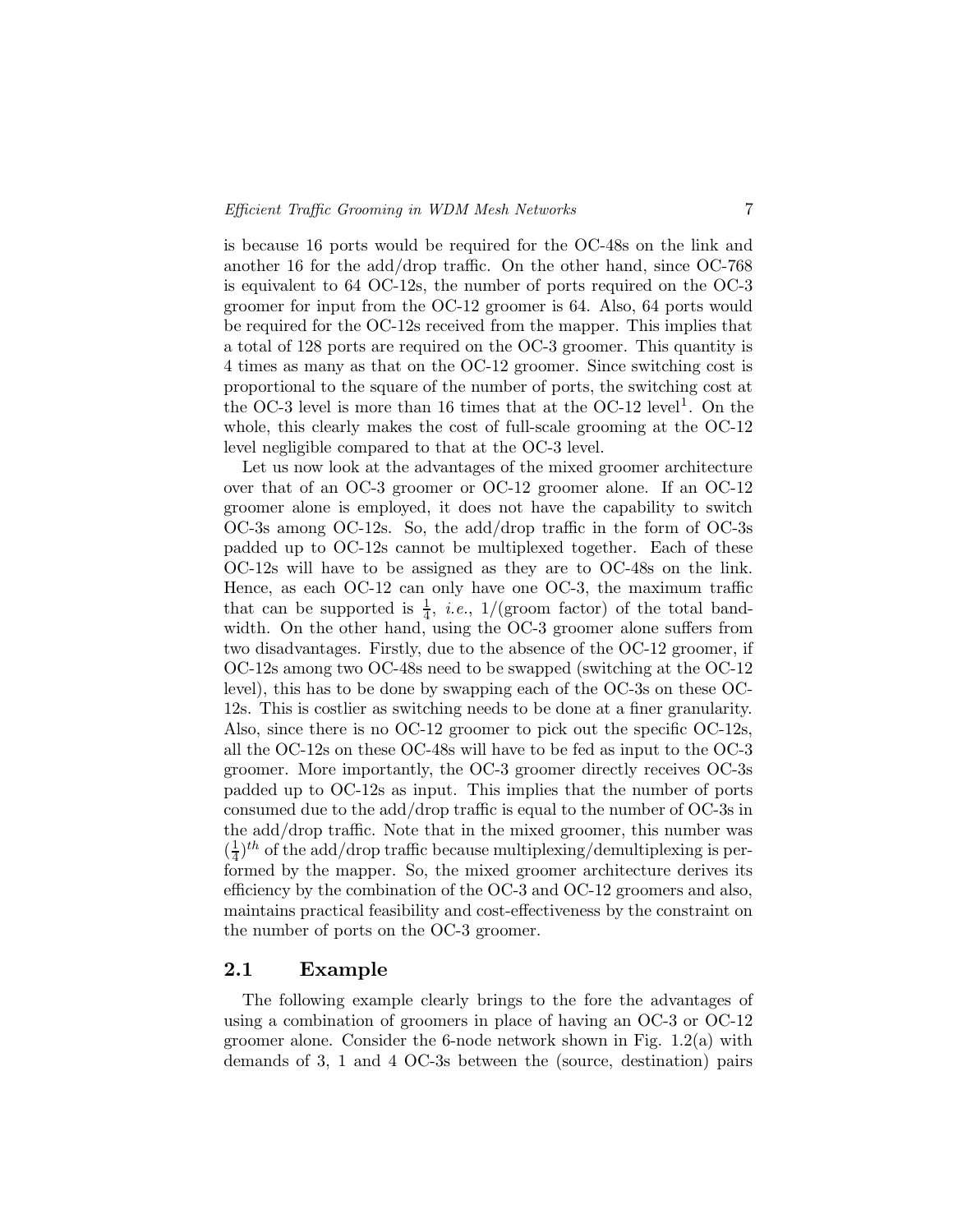

Figure 1.2. (a) Example 6-node physical topology and network state with (b)  $OC-12$ groomer, (c) OC-3 groomer and (d) mixed groomer

 $(1, 4)$ ,  $(3, 5)$  and  $(2, 6)$ , respectively. As outlined above switching cost at the OC-12 level is negligible to that at the OC-3 level which only depends on the number of OC-12s on the link. So, from here on, we consider OC-12 as a wavelength. The state of the network in each of the three cases explained below is as shown in Fig. 1.2.

■ OC-12 groomer alone

When only an OC-12 groomer is available at each node, there is no grooming capability at the OC-3 level at any node. So, multiple OC-3s cannot be groomed onto the same OC-12, which implies that each OC-3 has to be carried on a new OC-12. This in turn implies that the number of wavelengths required on a link is equal to the total number of OC-3s transmitted along the link. As shown in Fig. 1.2(b), though there is no switching cost at any of the nodes, the overall network cost is high due to the large number of wavelengths required to satisfy the traffic demand. In this example, atleast 8 wavelengths are required on link  $(3, 4)$ .

OC-3 groomer alone  $\blacksquare$ 

> If each node has an OC-3 groomer with full-scale grooming capability, then optimal grooming can be performed as shown in Fig. 1.2(c). But, the downside of this scheme is the high switching cost borne due to the large number of grooming ports required at each node, as shown in Fig.  $1.2(c)$ . As explained before, each add/drop OC-3 consumes a port on the OC-3 groomer and hence,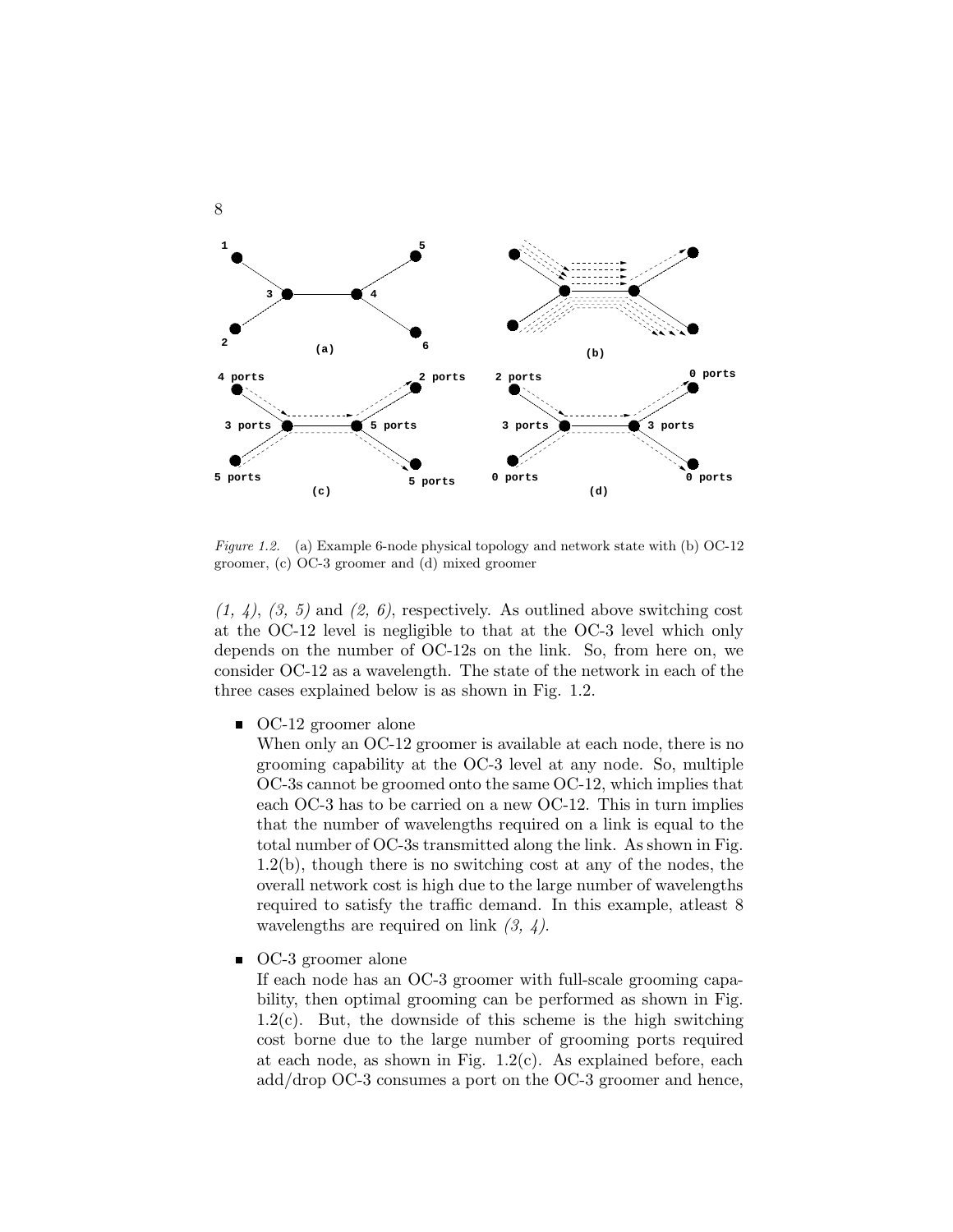the add/drop traffic itself consumes 3, 4, 1, 3, 1 and 4 ports at nodes 1, 2, 3, 4, 5 and 6, respectively. Also, at every node, among all the OC-12s on the links incident at that node, every OC-12 that needs to be groomed consumes an OC-3 grooming port at that node. An OC-12 needs to be groomed if some OC-3s on it need to be either dropped or switched to other OC-12s. All these properties together necessitate as many as 5 OC-3 grooming ports at nodes 2, 4 and 6. So, though the number of wavelengths required is reduced from 8 to 2 in comparison with the previous case, the grooming cost introduced keeps the network cost high.

 $\blacksquare$  Mixed groomer architecture (OC-12 groomer + OC-3 groomer + Mapper)

The network state achieved with the mixed groomer node architecture (shown in Fig.  $1.2(d)$ ) clearly highlights its merits because as in the case with the OC-3 groomer alone, the number of wavelengths required is 2 but with much lower switching cost. The maximum number of ports needed at any of the nodes is 3 and three of the nodes do not even require an OC-3 groomer. The 4 OC-3s from node 2 to node 6 can be routed on the same OC-12 without consuming any OC-3 grooming ports as an OC-12 which is completely packed with OC-3s between the same (source, destination) pair directly goes from the mapper to the OC-12 groomer. Also, no ports are required for the OC-12 from node 4 to node 5 as a single OC-3 is put onto it. Lesser number of ports are also taken up at nodes 1, 3 and 4 because the mapper multiplexes/demultiplexes the add/drop traffic and hence, the number of ports consumed on the OC-3 groomer by the add/drop traffic is only  $(\frac{1}{4})$  $(\frac{1}{4})^{th}$  the number of add/drop OC-3s, which in this example translates into only one port at each of these nodes.

This example shows that our mixed groomer node architecture brings together the beneficial features of both a coarse granularity and a fine granularity groomer, i.e., lower switching cost and lesser number of wavelengths required, respectively.

#### 3. Problem Statement

The problem we address in this chapter is that of static grooming, with the objective of maximizing throughput given the various constraints on the available resources. We account for the following resource constraints: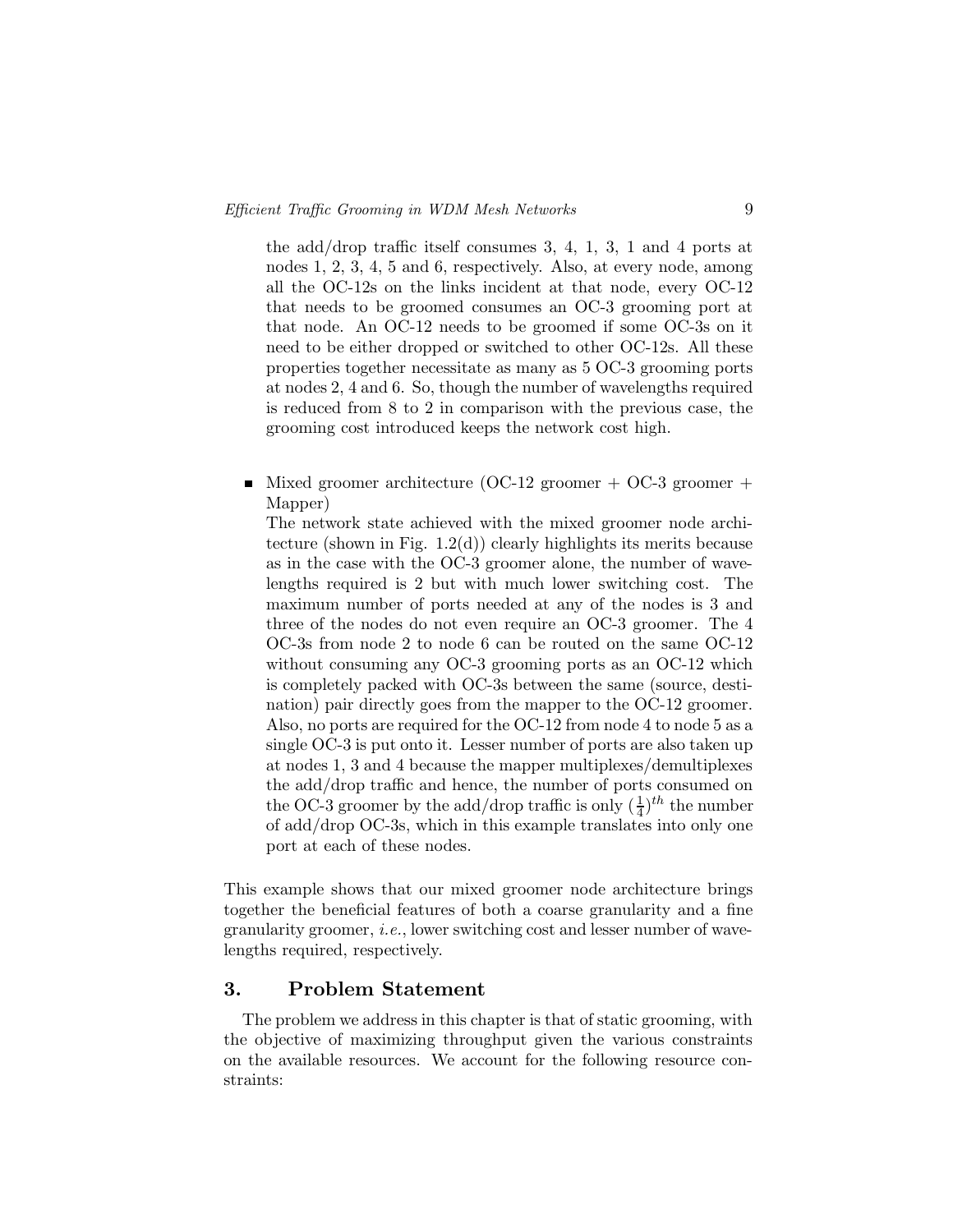- 1 The maximum number of distinct wavelengths on which traffic can be routed on each physical link -  $\mathbf{W}_{max}$ . In our problem setting, this is the maximum number of OC-48s that can be carried on any link. But, since the grooming capability on the OC-12 groomer is practically unlimited, this can be equivalently seen as the maximum number of OC-12s on each link. We assume the same  $\mathbf{W}_{max}$  to hold over all physical links.
- 2 The number of ports on the OC-3 groomer at each node  $P_{max}$ . This places a limit on the number of OC-12 streams that can be groomed at each node, i.e., the number of OC-12s which require OC-3s on them to be either dropped at that node or switched to other OC-12s.

The parameters given as input to the static grooming problem are:

- 1 The number of nodes N in the network. Each node is assumed to have a groomer with the mixed groomer node architecture. We assume that all physical nodes have groomers of the same size.
- 2 The physical topology of the network is given in the form of the adjacency matrix **L**, where  $\mathbf{L}_{i,j} = \mathbf{L}_{j,i} = 1$  or 0 if a link exists or does not exist between nodes **i** and **j**, respectively. This is called the "single fiber" scenario.
- 3 As our mixed groomer architecture is a generic one, we also take the groom factor  $\bf{G}$ , *i.e.*, the ratio between the bandwidths of the higher level stream and the lower level stream as input. In our case where we consider OC-12 and OC-3, the groom factor is 4. So, the total traffic (in terms of OC-3s) that can be loaded on any physical link is  $\mathbf{W}_{max} \times G$ .
- 4 The traffic matrix **T** gives the traffic demand  $\mathbf{T}_{i,j}$  with node i as source and node j as destination. In the mixed groomer architecture, a OC-12 packed with G OC-3s between the same (source, destination) pair is routed directly from the mapper to the OC-12 groomer (refer the previous section on Node Architecture) and so, does not take up any ports on the OC-3 groomer. As we are placing a constraint on the ports only on the OC-3 groomer, all entries in T (specified in units of OC-3s) are assumed to be lesser than G. If any entry  $\mathbf{T}_{i,j}$  is greater than  $\mathbf{G}$ , then  $\lfloor \frac{\mathbf{T}_{i,j}}{\mathbf{G}} \rfloor$  OC-12s can be padded to OC-48s and directly put through the OC-12 groomer, leaving behind the entry  $\mathbf{T}_{i,j}$  mod G, which is lesser than G. Thus, even if no restriction is placed on the traffic matrix entries, the problem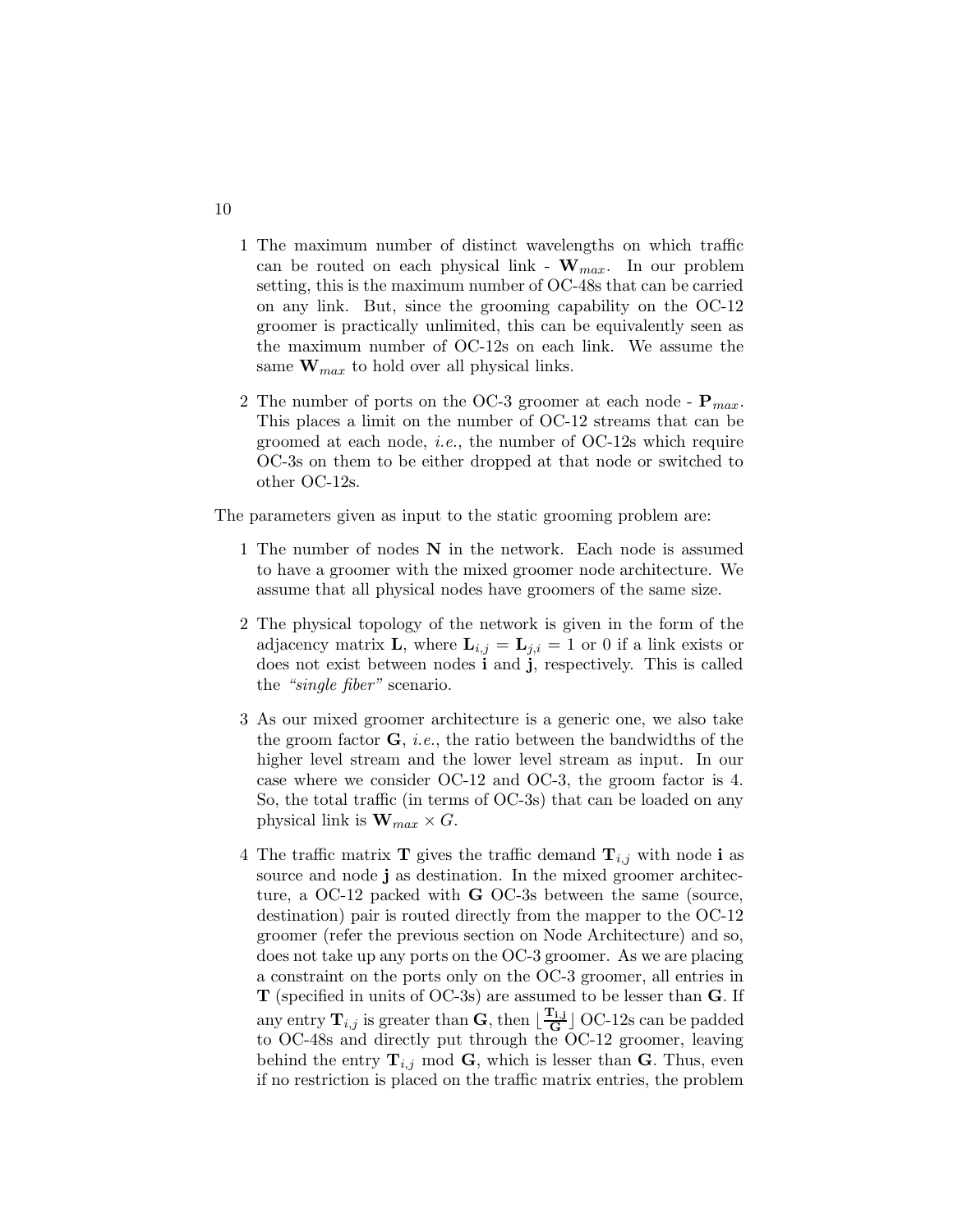can be reduced to an equivalent one wherein each demand is lesser than G OC-3s.

Given the above inputs and the limitations on the infrastructure, we aim to maximize the throughput, *i.e.*, maximize the percentage of successfully routed traffic. We give an Integer Linear Programming formulation of this grooming problem in the next section. If solved, the answer to the ILP formulation gives us the optimal solution to our problem but, solving any ILP problem entails exponential complexity. So, the ILP formulation can be used only to optimally solve the grooming problem for networks with very few nodes dealing with sparse traffic matrices. As the static grooming problem is known to be NP-hard for arbitrary traffic even for ring networks [7], it is clearly NP-hard for mesh networks as well due to the increase in complexity of the problem at hand. Hence, in order to obtain solutions for large networks, we propose a heuristic algorithm for solving it near-optimally. We demonstrate the need for this algorithm by comparing its performance with the only alternatives available - the two heuristics proposed in [13]. On executing all the three algorithms on a wide variety of traffic patterns, the results clearly show that grooming with the mixed groomer architecture necessitates the use of our heuristic as it realizes much higher throughputs compared to the other two. We also demonstrate the near-optimality of our heuristic by comparing its performance with that obtained by solving the ILP formulation on small networks.

## 4. ILP Formulation

Our objective in solving the above problem is to determine which are the demands that can be successfully routed to maximize throughput. This problem is usually broken up into the following two sub-problems:

- Determination of the logical topology Which are the lightpaths to be set up? The set of lightpaths are seen as the links over which connections are routed.
- Routing of individual connections Which are the demands to be satisfied and how is each demand routed over the logical topology?

We follow the above approach in our ILP formulation, but we look at the same problem from a different angle in our heuristic. In it we take up the Routing and Wavelength Assignment (RWA) approach. We view the problem as determining the connections to be routed, assigning routes to each one of them and then allocating wavelengths for them on each physical link along their assigned route. We adhere to the logical topol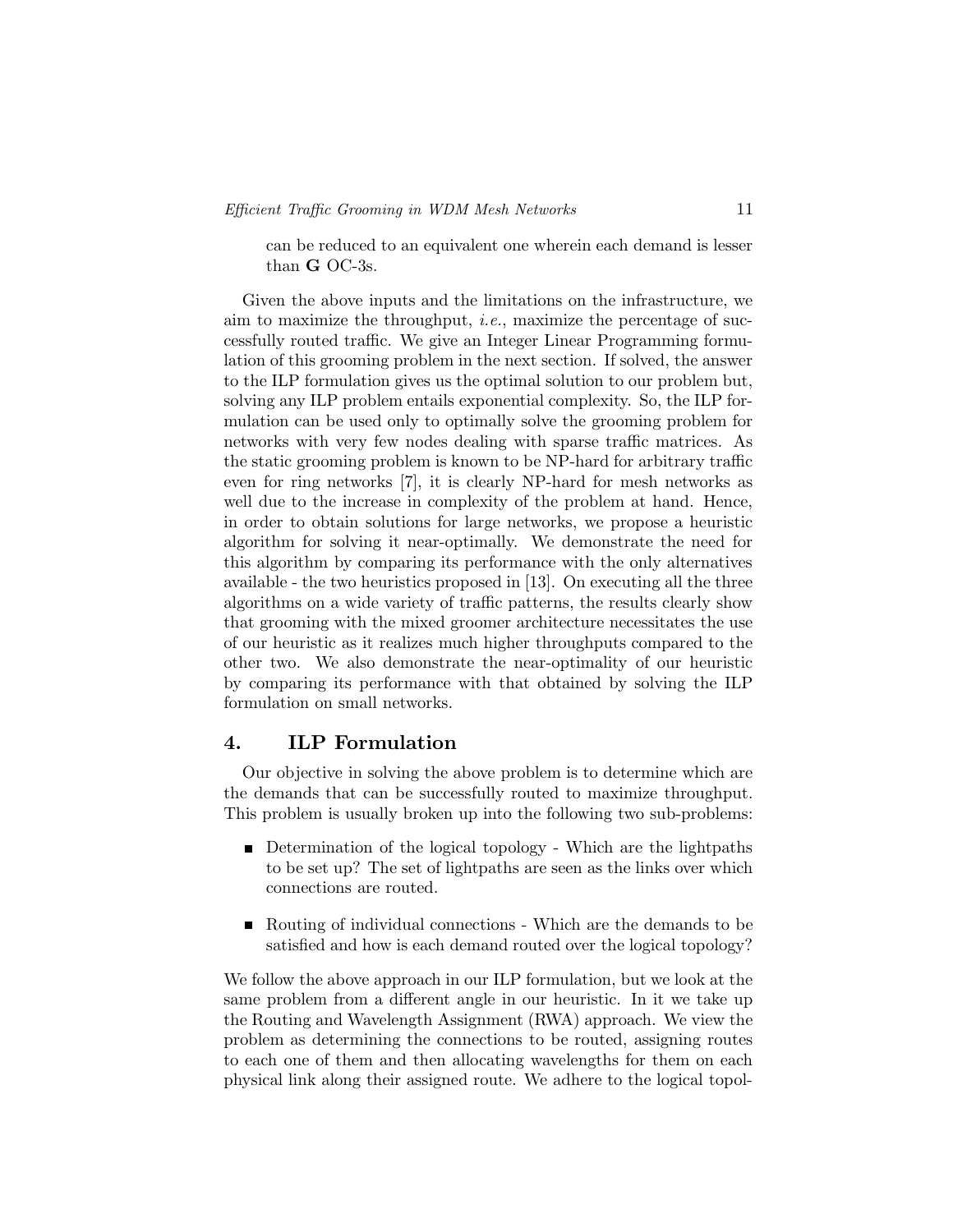ogy approach in our ILP formulation as it facilitates easier counting of ports - each lightpath set up consumes one port each on the groomers at its source and destination.

Here, we present an ILP formulation of the static grooming problem explained in the previous section. This formulation is much on the same lines as that given in [13]. The difference comes in due to the replacement of the MPLS/IP architecture with the more efficient mixed groomer architecture. As the constraint on the number of ports on the lower level groomer needs to be imposed, we need to count the number of ports assigned on the lower level groomer at each node. Hence, the logical topology section of the formulation is identical to that in [13], but the remaining sections of the formulation differ.

| The nodes at either end of a physical link. The link $(m, n)$ is considered to<br>be a directed edge, outgoing from <b>m</b> and incoming into <b>n</b> . <b>m</b> , $\mathbf{n} \in [1, N]$ |
|----------------------------------------------------------------------------------------------------------------------------------------------------------------------------------------------|
| The source and destination of a lightpath, which might traverse multiple                                                                                                                     |
| physical links. <b>i</b> , $j \in [1, N]$                                                                                                                                                    |
| The source and destination of a routed connection, which might span mul-                                                                                                                     |
| tiple lightpaths. s, $d \in [1, N]$                                                                                                                                                          |
| Any general node in the network. $\mathbf{k} \in [1, \mathbf{N}]$                                                                                                                            |
| index of an individual OC-3 among the different OC-3s established between                                                                                                                    |
| the same (source, destination) pair. If $\mathbf{T}_{3.5} = 6$ , then 6 OC-3s with 3 as                                                                                                      |
| source and 5 as destination are enumerated from 1 to 6.                                                                                                                                      |
|                                                                                                                                                                                              |

- The variables used in our formulation and their physical interpre- $\blacksquare$ tation are as follows:
	- $V_{i,j}^w$  = Number of lightpaths established on wavelength w, with node **i** as source and node **j** as destination.
	- $\mathbf{P}_{m,n}^{i,j,w}$  = Number of lightpaths setup between node i and node j on wavelength w which are routed through the physical link  $(m, n)$ .
	- $\mathbf{R}_{i,j,k,w}^{s,d,t} = 1$ , if the  $\mathbf{t}^{th}$  OC-3 from s to d is routed through the lightpath from i to j on wavelength w which has its first physical hop following **i** as **k**, else it is 0. Note that the tuple  $(i, j, j)$ k, w) refers to a unique lightpath since at most one physical link is allowed between two nodes (from the specification of L in the problem definition).
	- $-\mathbf{g}_{i,j,k}^w = 1$ , if the lightpath from **i** to **j** on wavelength **w**, which has its first physical hop following  $\mathbf{i}$  as  $\mathbf{k}$ , needs to be groomed at the OC-3 level at nodes i and j, else it is 0.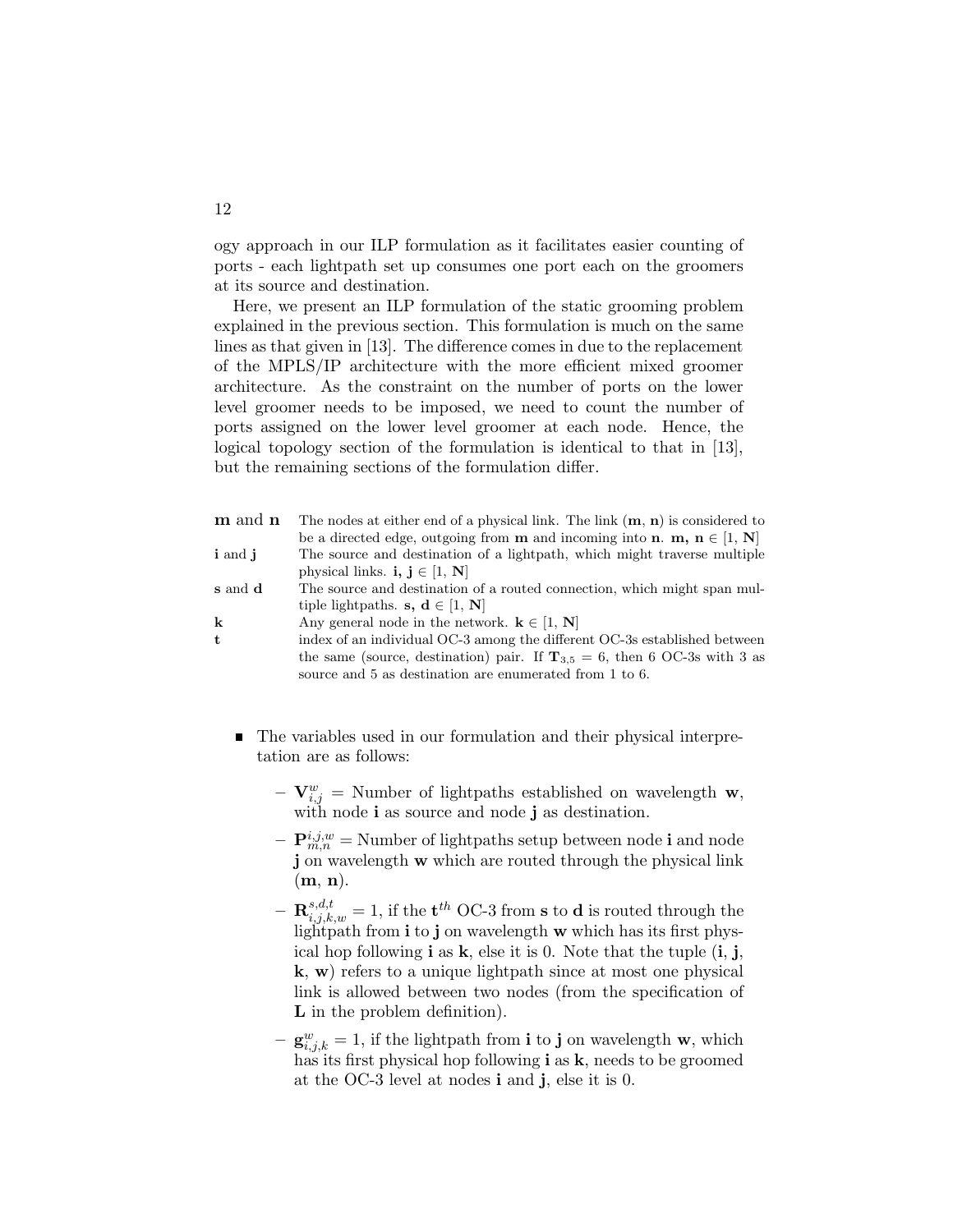Efficient Traffic Grooming in WDM Mesh Networks 13

 $\mathbf{S}_{s,d}^t = 1$ , if the  $\mathbf{t}^{th}$  OC-3 from s to **d** is established, else it is 0.

• Objective function:

- Maximize 
$$
\sum_{s} \sum_{d} \sum_{t=1}^{T_{s,d}} \mathbf{S}_{s,d}^{t}
$$
 (s  $\neq$  d)

- **Constraints:** 
	- There should be no lightpaths from node i to node j, passing through a link incoming into i.

$$
\sum_{m} \mathbf{P}_{m,i}^{i,j,w} = 0 \quad \forall \mathbf{i}, \mathbf{j}, \mathbf{w}
$$
 (1.1)

– There should be no lightpaths from node i to node j, passing through a link outgoing from j.

$$
\sum_{n} \mathbf{P}_{j,n}^{i,j,w} = 0 \quad \forall \mathbf{i}, \mathbf{j}, \mathbf{w}
$$
 (1.2)

– The number of lightpaths on wavelength w from node i to node j, passing through a link outgoing from i, should be equal to the number of lightpaths on wavelength w established from i to j in the logical topology.

$$
\sum_{n} \mathbf{P}_{i,n}^{i,j,w} = \mathbf{V}_{i,j}^w \quad \forall \mathbf{i}, \mathbf{j}, \mathbf{w}
$$
 (1.3)

– The number of lightpaths on wavelength  $w$  from node  $i$  to node j, passing through a link incoming into j, should be equal to the number of lightpaths on wavelength w established from i to j in the logical topology.

$$
\sum_{m} \mathbf{P}_{m,j}^{i,j,w} = \mathbf{V}_{i,j}^w \quad \forall \mathbf{i}, \mathbf{j}, \mathbf{w}
$$
 (1.4)

– For any node **k**, other than **i** and **j**, the number of lightpaths from i to j on wavelength w routed through links incoming into it should be equal to the number of lightpaths from i to j on wavelength **w** routed through links outgoing from it.

$$
\sum_{m} \mathbf{P}_{m,k}^{i,j,w} = \sum_{n} \mathbf{P}_{k,n}^{i,j,w} \quad (\mathbf{k} \neq \mathbf{i}, \mathbf{j}) \quad \forall \mathbf{i}, \mathbf{j}, \mathbf{w}, \mathbf{k} \tag{1.5}
$$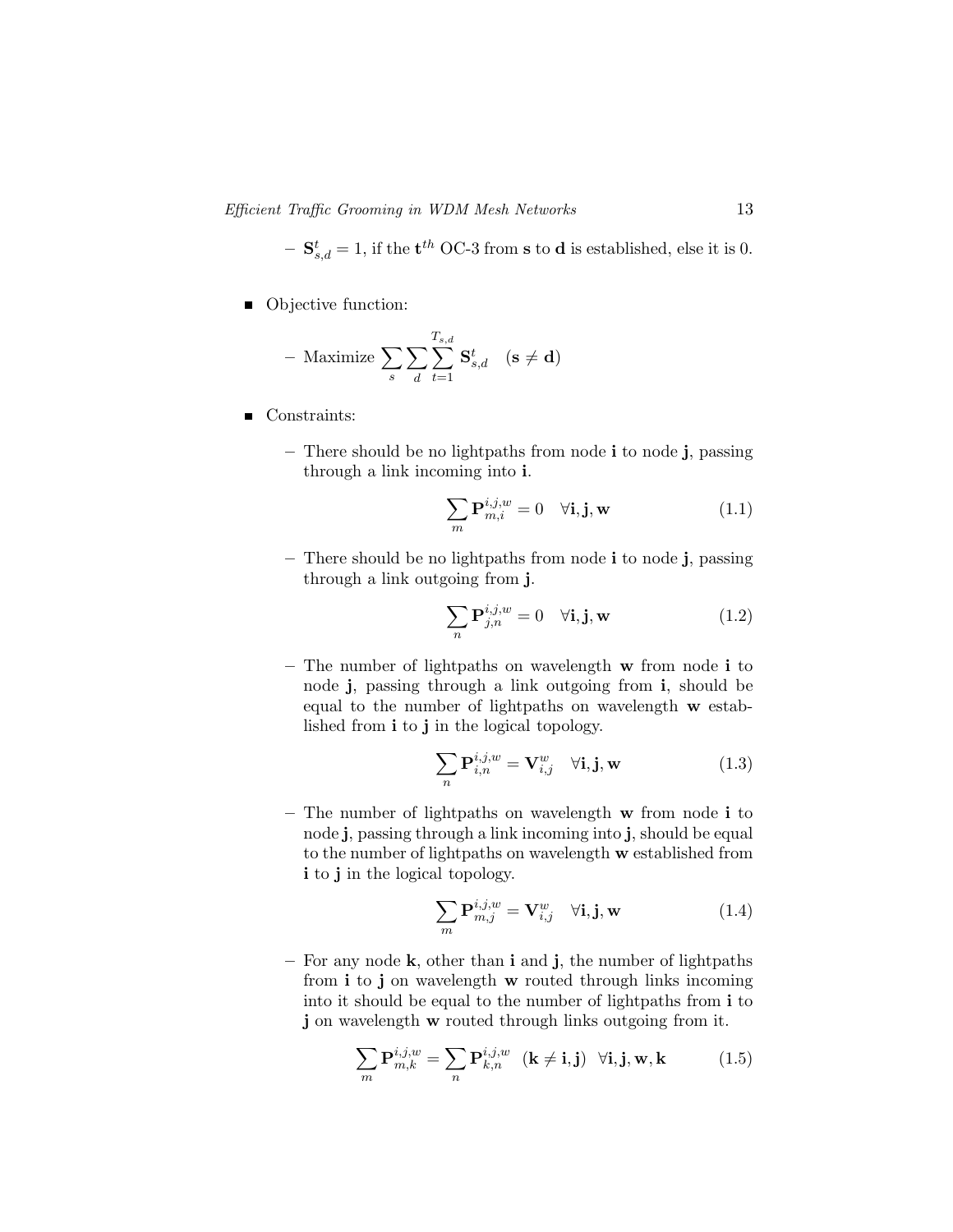– A lightpath can pass through a link only if the link exists. Also, at most one lightpath on a particular wavelength can be routed through a physical link.

$$
\sum_{i,j} \mathbf{P}_{m,n}^{i,j,w} \le \mathbf{L}_{m,n} \quad \forall \mathbf{m}, \mathbf{n}, \mathbf{w}
$$
\n(1.6)

In our problem setting  $\mathbf{L}_{m,n}$  is restricted to values 0 or 1 and so, the values taken by  $\mathbf{P}_{m,n}^{i,j,w}$  are also restricted to 0 or 1. But, the same equation holds if multiple physical links are allowed between two nodes.

– If the  $\mathbf{t}^{th}$  OC-3 from s to **d** is setup, then it must be routed through some lightpath originating at s.

$$
\sum_{j,k,w} \mathbf{R}^{s,d,t}_{s,j,k,w} = \mathbf{S}^t_{s,d} \ \ (\mathbf{k} \neq \mathbf{s}) \ \ \forall \mathbf{s}, \mathbf{d}, \mathbf{t} \tag{1.7}
$$

– If the  $\mathbf{t}^{th}$  OC-3 from s to **d** is setup, then it must be routed through some lightpath terminating at d.

$$
\sum_{i,k,w} \mathbf{R}_{i,d,k,w}^{s,d,t} = \mathbf{S}_{s,d}^t \quad (\mathbf{k} \neq \mathbf{i}) \quad \forall \mathbf{s}, \mathbf{d}, \mathbf{t} \tag{1.8}
$$

– Any traffic with s as the source cannot be routed on a lightpath which terminates at s.

$$
\sum_{i,k,w} \mathbf{R}_{i,s,k,w}^{s,d,t} = 0 \quad (\mathbf{k} \neq \mathbf{i}) \quad \forall \mathbf{s}, \mathbf{d}, \mathbf{t} \tag{1.9}
$$

– Any traffic with d as the destination cannot be routed on a lightpath which originates at d.

$$
\sum_{j,k,w} \mathbf{R}_{d,j,k,w}^{s,d,t} = 0 \quad (\mathbf{k} \neq \mathbf{d}) \quad \forall \mathbf{s}, \mathbf{d}, \mathbf{t} \tag{1.10}
$$

- On any node **k**, other than **s** and **d**, if the  $\mathbf{t}^{th}$  OC-3 from **s** to d is routed on some lightpath terminating at k then it must also be routed on some lightpath originating at k.

$$
\sum_{i,j,w} \mathbf{R}_{i,k,j,w}^{s,d,t} = \sum_{i,j,w} \mathbf{R}_{k,j,i,w}^{s,d,t} \quad (\mathbf{k} \neq \mathbf{s}, \mathbf{d}) \quad \forall \mathbf{s}, \mathbf{d}, \mathbf{t}, \mathbf{k} \tag{1.11}
$$

– Traffic can be routed on a lightpath only if it exists and the total traffic routed on it cannot exceed the capacity of a wavelength.

$$
\sum_{s,d,t} \mathbf{R}_{i,j,k,w}^{s,d,t} \leq \mathbf{G} \times \mathbf{P}_{i,k}^{i,j,w} \quad (\mathbf{k} \neq \mathbf{i}) \quad \forall \mathbf{i}, \mathbf{j}, \mathbf{k}, \mathbf{w} \tag{1.12}
$$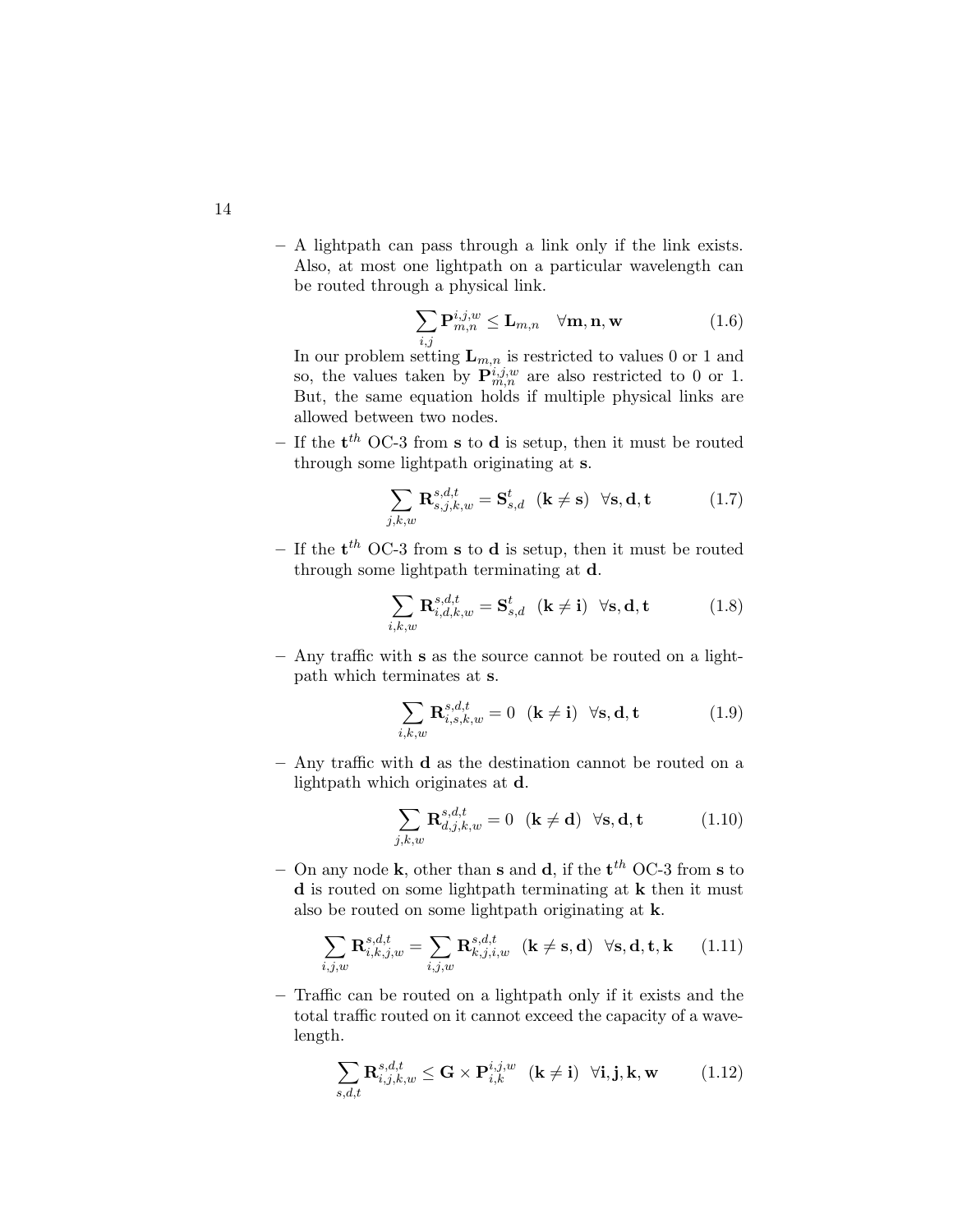– The lightpath from  $\mathbf{i}$  to  $\mathbf{j}$  on wavelength  $\mathbf{w}$ , which has its first physical hop after i as k, needs to be passed through the OC-3 groomer at nodes i and j if more than one OC-3 has been routed on it.

$$
\sum_{s,d,t} \mathbf{R}_{i,j,k,w}^{s,d,t} \ge 2 \times \mathbf{g}_{i,j,k}^w \quad (\mathbf{k} \ne \mathbf{i}) \quad \forall \mathbf{i}, \mathbf{j}, \mathbf{k}, \mathbf{w} \tag{1.13}
$$

$$
\sum_{s,d,t} \mathbf{R}_{i,j,k,w}^{s,d,t} \leq (\mathbf{G} - 1) \times \mathbf{g}_{i,j,k}^w + 1 \ (\mathbf{k} \neq \mathbf{i}) \ \forall \mathbf{i}, \mathbf{j}, \mathbf{k}, \mathbf{w} \ (1.14)
$$

– The total number of lightpaths passing through the OC-3 groomer at each node must be lesser than the number of ports on the groomer.

$$
\sum_{i,k,w} \mathbf{g}_{i,j,k}^w + \mathbf{g}_{j,i,k}^w \le \mathbf{P}_{max} \ (\mathbf{k} \ne \mathbf{i}, \mathbf{j}) \ \forall \mathbf{i} \tag{1.15}
$$

 $j,k,w$ <br>Though we assume in our problem setting that the number of ports on the OC-3 groomer is same at all nodes, the above given constraint can be easily modified to handle the case where  $P_{max}$  varies across nodes by replacing  $P_{max}$  by  $P_i$  in the above constraint, where  $P_i$  is the number of ports on the OC-3 groomer at node i.

#### 5. Heuristic

If the ILP formulation given in the previous section is solved, the optimal solution to any instance of the static grooming problem we are considering can be obtained. But, since the number of variables and constraints in the formulation increases exponentially with increase in the size of the problem, practical considerations force us to take up heuristic approaches to obtain near-optimal solutions. A couple of heuristics - Maximizing Single-Hop Traffic (MST) and Maximizing Resource Utilization (MRU) - were proposed in [13]. We put forward another heuristic which is tailored to suit the mixed groomer architecture. We justify the need for this new heuristic by comparisons with those proposed in [13] which clearly show the superiority of our approach.

As outlined before, the approach we are going to follow is to determine the connections to be established and assign routes and wavelengths to them rather than build the logical topology and route the connections on it. We perform this iteratively by maintaining a partition of the set of connections, A and B, such that only those in A have been assigned, and in every iteration, one connection in set  $\bf{B}$  is assigned and moved into set A. Since the main resource constraint limiting us from obtaining a 100% throughput is the limit on the number of ports on the OC-3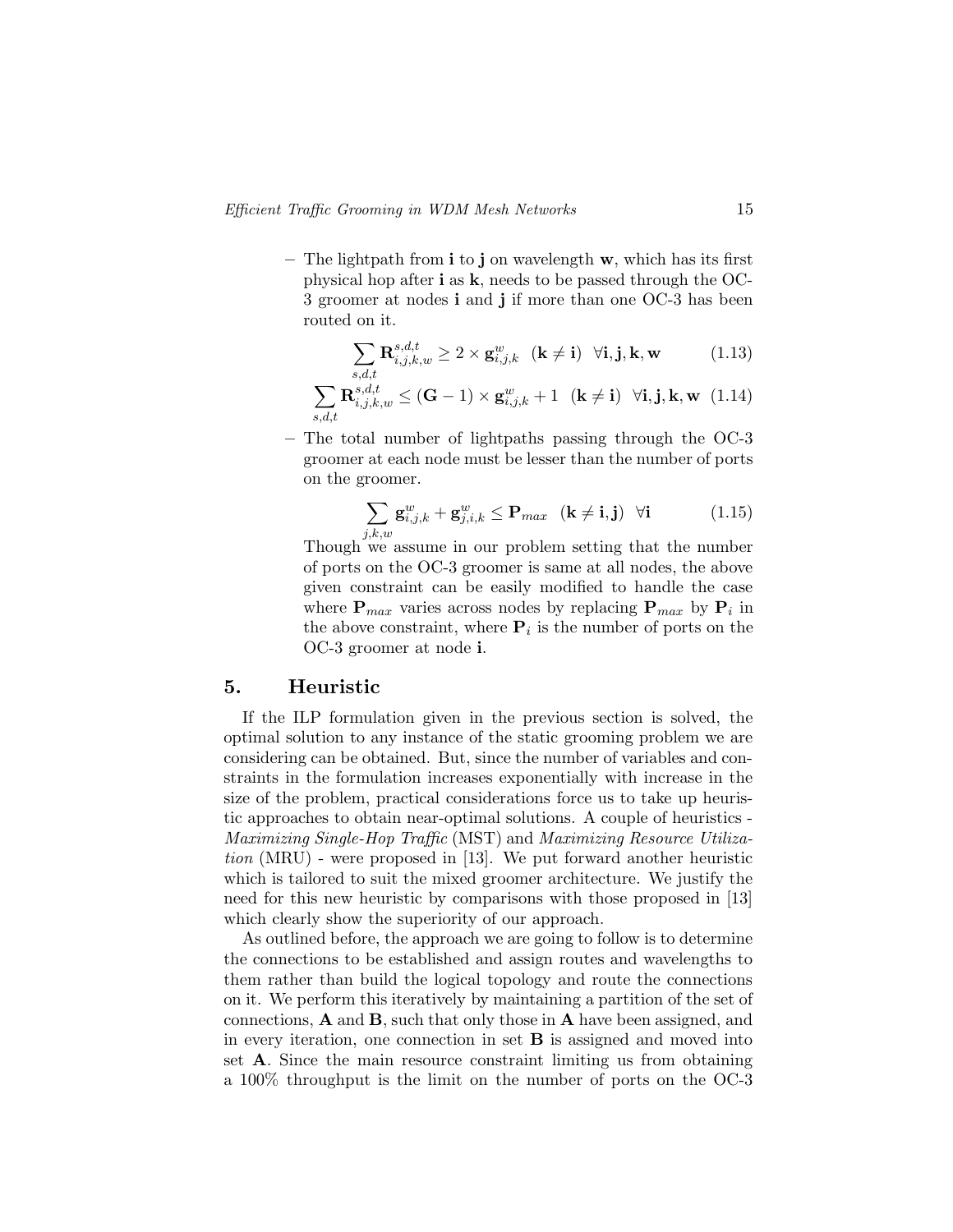groomer, we assign the connection whose establishment would lead to the least increment in the number of OC-3 grooming ports used over all the nodes in the network. To make this decision, we need to determine for each connection in set  $\bf{B}$  the route and corresponding wavelength assignment that would lead to the least increase in used OC-3 grooming ports among all possible route and wavelength assignments. We keep performing this iteratively until no connection can be established due to the constraints on the number of wavelengths  $(\mathbf{W}_{max})$  and on the number of ports  $(\mathbf{P}_{max})$  available. To evaluate the increase in ports at each stage, we determine the new lightpaths that need to be established and the old lightpaths that need to be split in order to setup the required route and wavelength assignment. Then we use the property that one OC-3 port each is taken up on the groomer at its source and destination by each lightpath carrying more than one OC-3.

Determination of the "least-port-increase" route and wavelength assignment for each connection would entail performing a search over all possible routes from the source to destination of that connection and over each possible wavelength assignment for each route. This search space is clearly exponential in size and as there is no possibility for pruning, the complexity involved in performing this search is exponential. First we try and reduce the search space in terms of number of routes to be examined. While considering just the shortest physical hop path from source to destination would contradict the very purpose of the search, searching over all possible routes is exponential. So, as a trade-off between complexity and optimality, we pre-determine the k-shortest paths for every (source, destination) pair and search over these  $\bf{k}$  routes.  $\bf{k}$  is a parameter which can be decreased or increased depending on whether faster execution or proximity to optimal solution is desired. Even though we have cut down on the complexity significantly by considering the kshortest paths, the search remains exponential as we need to evaluate the increment in used ports over all possible wavelength assignments for each of these k routes. Hence, we resort to the following approach. Though  $\mathbf{W}_{max}$  wavelengths are available on each physical link in the network, we start off our grooming heuristic assuming the network to have only 1 wavelength. Once the process of iteratively assigning connections stops because no more connections can be established, we increment the number of wavelengths to 2 and continue assigning connections. This process of grooming, incrementing number of wavelengths and then again grooming is performed until all  $\mathbf{W}_{max}$  wavelengths have been used. This approach reduces the complexity because as the number of wavelengths is increased, the number of possible wavelength assignments does not increase by much due to the fact that the traffic on many wavelengths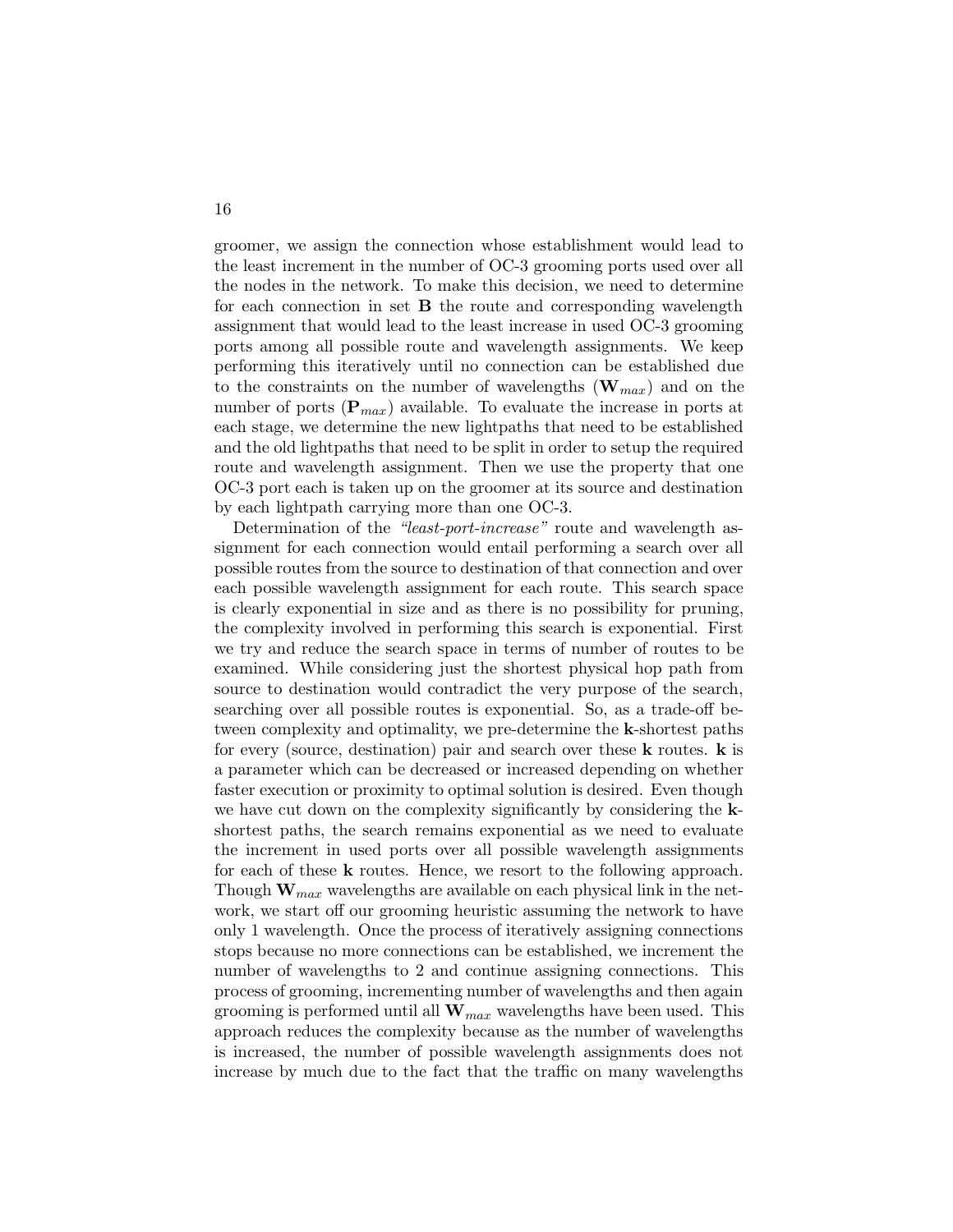could have already been fully allotted on several physical links to connections assigned until then. All these modifications bring the complexity down to practical levels without adversely affecting the efficacy of the algorithm.

Until now, our heuristic neither has any look-ahead nor any adaptive component other than the property that the "least-port-increase" route and wavelength assignment depends on the current state of the network. To incorporate look-ahead, we modify our policy for selecting the connection to be assigned. After evaluating the least increment in ports involved in setting up each connection, we select the minimum of these and pick out the connections corresponding to this minimum. For each such connection C, we determine the set of connections S that could be added without any additional ports being consumed if C were to be assigned. We now find, for each  $C$ , the total traffic carried by  $C$  and by all the connections in its corresponding set S. The maximum value of this traffic is found and one of the connections corresponding to this maximum is assigned. This look-ahead helps us drive the search in the direction of greater throughput. The connection selection policy can be further improved by assigning the connection whose "least-port-increase" route has the least number of physical hops among all the connections which correspond to the maximum "look-ahead traffic". The motivation behind this step is to favour lesser use of physical resources. The adaptiveness of the heuristic is further enhanced by trying to reroute the assigned connections at each stage. Once a connection is assigned, we consider each connection C which was assigned before this stage. We remove the connection  $C$  and determine its "least-port-increase" route and wavelength assignment in this new state of the network. If one of the following two conditions is satisfied, connection  $C$  is assigned to the new route, else it is put back to its old route.

- Changing the assigned route for connection **C** would lead to a decrease in the overall number of used OC-3 grooming ports in the network.
- Changing the assigned route for connection  $C$  would keep the number of used OC-3 grooming ports same but the rerouting would modify the state of the network to permit some connections to be added without additional increase in ports, which should not have been possible without the rerouting.

Having gone through the complete logical development of our heuristic for solving the static grooming problem, our heuristic can now be concisely put down as follows: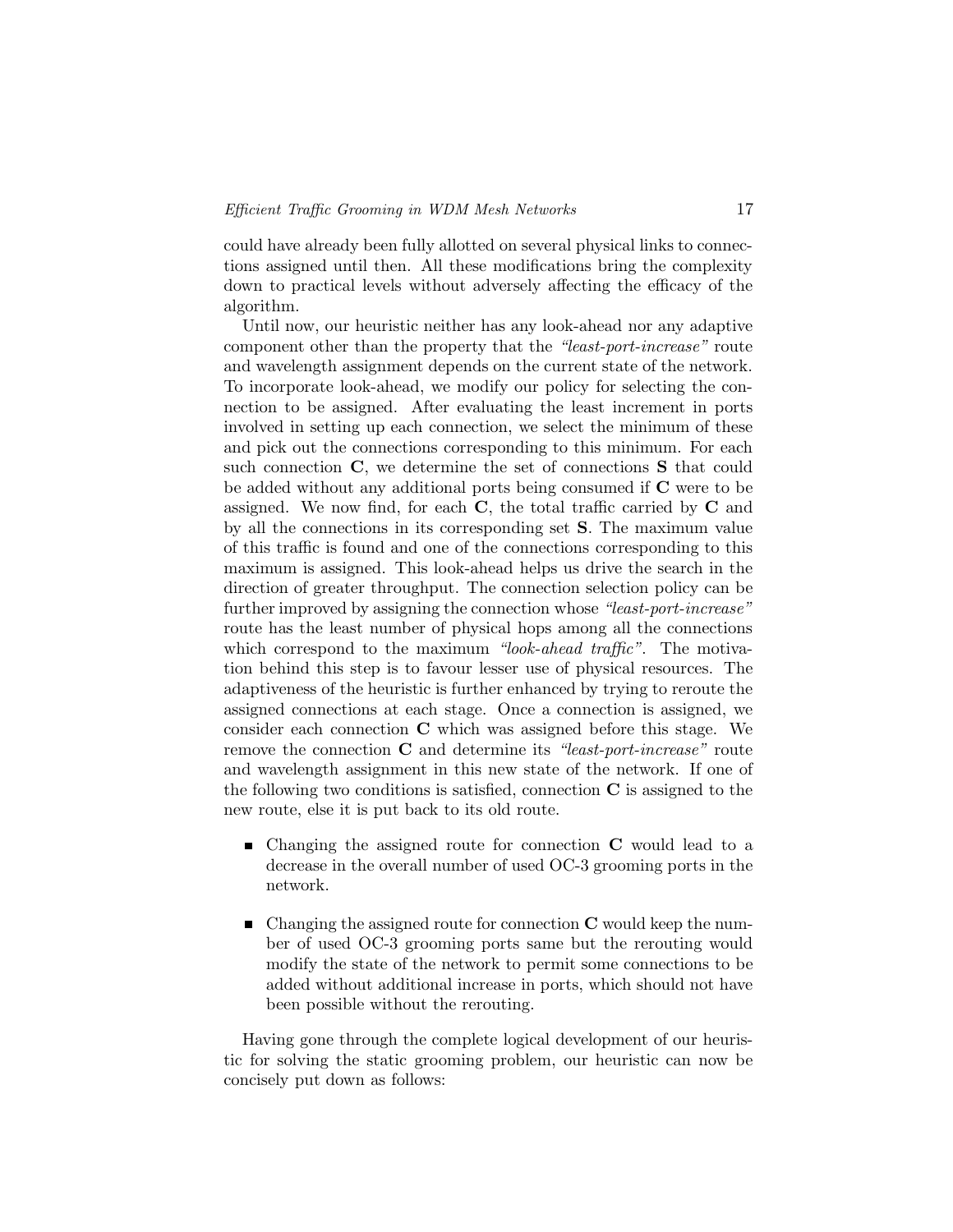- 1 Set NumWavs  $= 1$ . Determine the k-shortest paths between every pair of nodes and store them in **Paths**. Add all desired connections (as given in  $T$ ) to the set **B** and initialize set **A** as a null set.
- 2 If set B is empty, 100% throughput has been achieved and therefore, stop.
- 3 For each connection (s, d) in the set B, evaluate the increase in the number of used OC-3 ports in the network corresponding to each of the routes in  $Paths(s, d)$  and each corresponding feasible wavelength assignment. Using this information, determine the route and wavelength assignment which leads to the least increase in ports and store this least increase in  $IncrPorts(s, d)$ . If no feasible route and wavelength assignment exists, set IncrPorts(s, d) to  $\infty$ .
- 4 Find the minimum value of  $IncrPorts(s, d)$  for all connections  $(s, d)$  in the set **B**. If this minimum is  $\infty$ , skip to step 8, else store all the  $(s, d)$  pairs corresponding to this minimum in the set  $S$ .
- 5 For each  $(s, d)$  pair in S, determine the subset of B  $\{(s, d)\}\$ which can be allotted without additional consumption of ports if the connection  $(s, d)$  is assigned along its "least-port-increase" route and wavelength assignment. Sum up the traffic of connection (s, d) along with those in its corresponding subset and assign this value to  $\text{AddTraffic}(s, d)$ .
- 6 Find the maximum value of  $AddTraffic(s, d)$  for all connections (s, d) in the set S. Assign the connection (s, d) corresponding to this maximum along its "least-port-increase" route and wavelength assignment. If more than one connection takes this maximum value for  $AddTraffic(s, d)$ , assign any one whose route has the least number of physical hops. Move this assigned connection from set B to set A.
- 7 Consider each connection (s, d) in set A in increasing order of traffic. Remove the connection  $(s, d)$  and evaluate the decrease in the number of used OC-3 ports - DecrPorts(s, d). Now, determine the "least-port-increase" route and wavelength assignment for  $(s, d)$ . If either the increase in number of ports associated with this new route is lesser than  $\text{DecrPorts}(s, d)$  or if the increase in number of ports is equal to  $\text{DecrPorts}(s, d)$  but assigning (s, d) to the new route would facilitate allocation of more traffic without consuming additional ports (which should not have been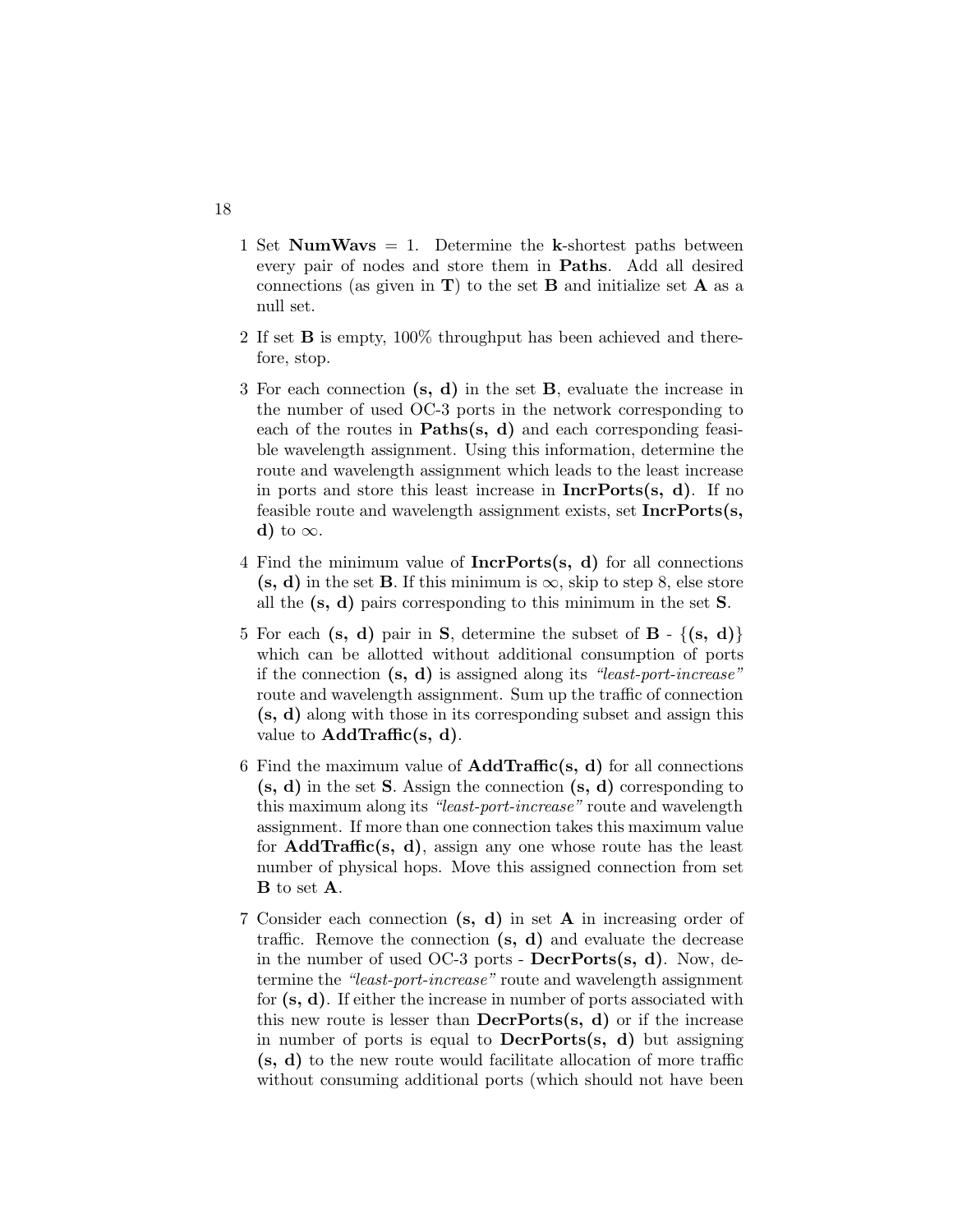Table 1.1. Example traffic matrix

| Node           | 1 | $\overline{2}$ | 3 | 4                | 5  | 6                | 8              | 9 |
|----------------|---|----------------|---|------------------|----|------------------|----------------|---|
|                |   | 5              |   |                  |    |                  |                |   |
| $\overline{2}$ |   |                |   | $\boldsymbol{2}$ |    |                  |                |   |
| 3              |   |                |   |                  | 14 |                  |                |   |
| 4              |   |                |   |                  |    | $\boldsymbol{2}$ |                | 1 |
| 5              |   |                |   |                  |    |                  |                |   |
| 6              |   |                |   |                  |    |                  | $\overline{2}$ |   |
|                |   | 4              |   |                  |    |                  | $\overline{2}$ |   |
| 8              | 4 | 5              |   |                  |    |                  |                |   |
| 9              |   |                |   |                  |    |                  |                |   |
|                |   |                |   |                  |    |                  |                |   |

possible if the rerouting had not been done), then assign  $(s, d)$  to the new route. Else, put it back to the previously existing route and wavelength assignment. Go back to step 2.

8 If NumWavs  $\langle W_{max}$ , then increment NumWavs and go back to step 3, else stop.

### 6. Illustrative Example

To offer a better understanding of our heuristic and to show a glimpse of how our heuristic outperforms those proposed in [13], we consider an example. The 9-node network considered has a physical topology as shown in Fig. 1.3. In this example, we take the groom factor  $G = 18$ , the number of wavelengths  $\mathbf{W}_{max} = 2$  and the number of ports  $\mathbf{P}_{max} =$ 2. The traffic matrix T is as shown in Table 1.1.

When the *Maximizing Single-Hop Traffic* (MST) heuristic from [13] is executed on the above example (without the  $P_{max}$  constraint as it does not consider the mixed groomer architecture), the logical topology shown in Fig. 1.4(a) is setup which can be established only if  $P_{max}$  $\geq$  5. On routing the individual connections on this logical topology, a



Figure 1.3. 9-node physical topology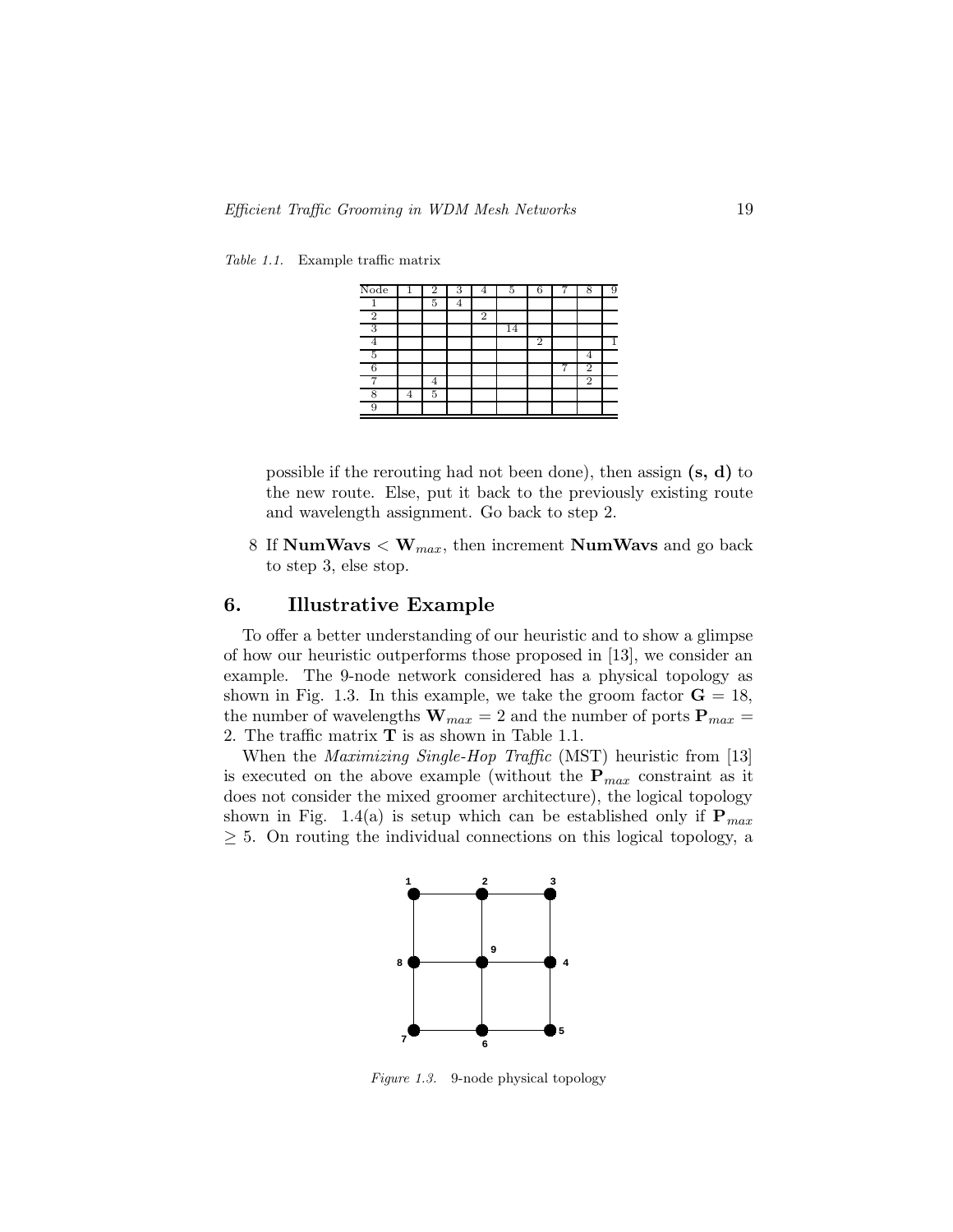throughput of 98% is obtained even though both the wavelengths have been utilized on most of the links. Similarly, the Maximizing Resource Utilization (MRU) heuristic from [13] was executed on this example and the logical topology setup was that shown in Fig. 1.4(b), which requires  $P_{max} \geq 3$ . Though MRU consumes lesser grooming ports than MST, the throughput obtained also decreases to 67%.

On the other hand, our heuristic manages to achieve 100% throughput making use of only one wavelength and with the constraint of having only 2 ports on the OC-3 groomer at each node. The various states of the network as the execution of our heuristic progresses are shown in Fig. 1.5.

- (a) Initially, the "least-port-increase" route for each connection is the shortest path from source to destination. As no lightpath presently exists, the IncrPorts value for each connection is 2 except for (4, 9), whose IncrPorts value is 0 as a lightpath with just one OC-3 does not pass through the OC-3 groomer (refer section on Node Architecture). Hence, (4, 9) gets assigned.
- (b) All the unassigned connections now need at least 2 ports and so, the one with maximum traffic among them  $(3, 5)$  - gets assigned.
- (c) Even now, the least value of IncrPorts is 2 and as many lightpaths have not yet been setup, no rerouting is beneficial. So, the connection with the next highest traffic  $-$  (6, 7)  $-$  gets established.



Figure 1.4. Logical topology setup by (a) MST heuristic (b) MRU heuristic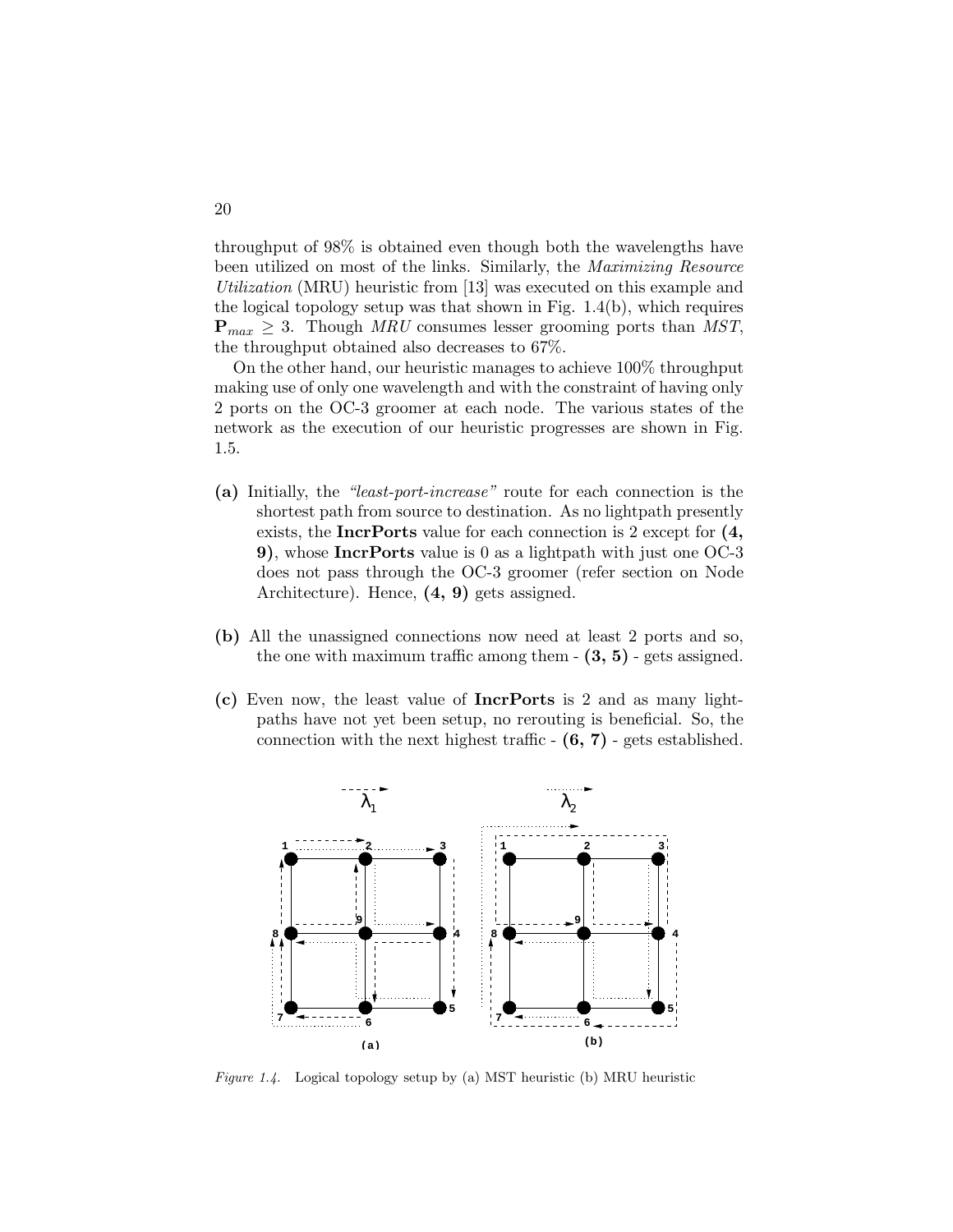Efficient Traffic Grooming in WDM Mesh Networks 21



Figure 1.5. Development of logical topology in our heuristic

(d) Continuing with the trend, the connection carrying the highest traffic among all the unassigned connections - (8, 2) - gets assigned. One point to note at this stage is that the AddTraffic value for both  $(7, 8)$  and  $(6, 8)$  is 4 because if any one of them is setup,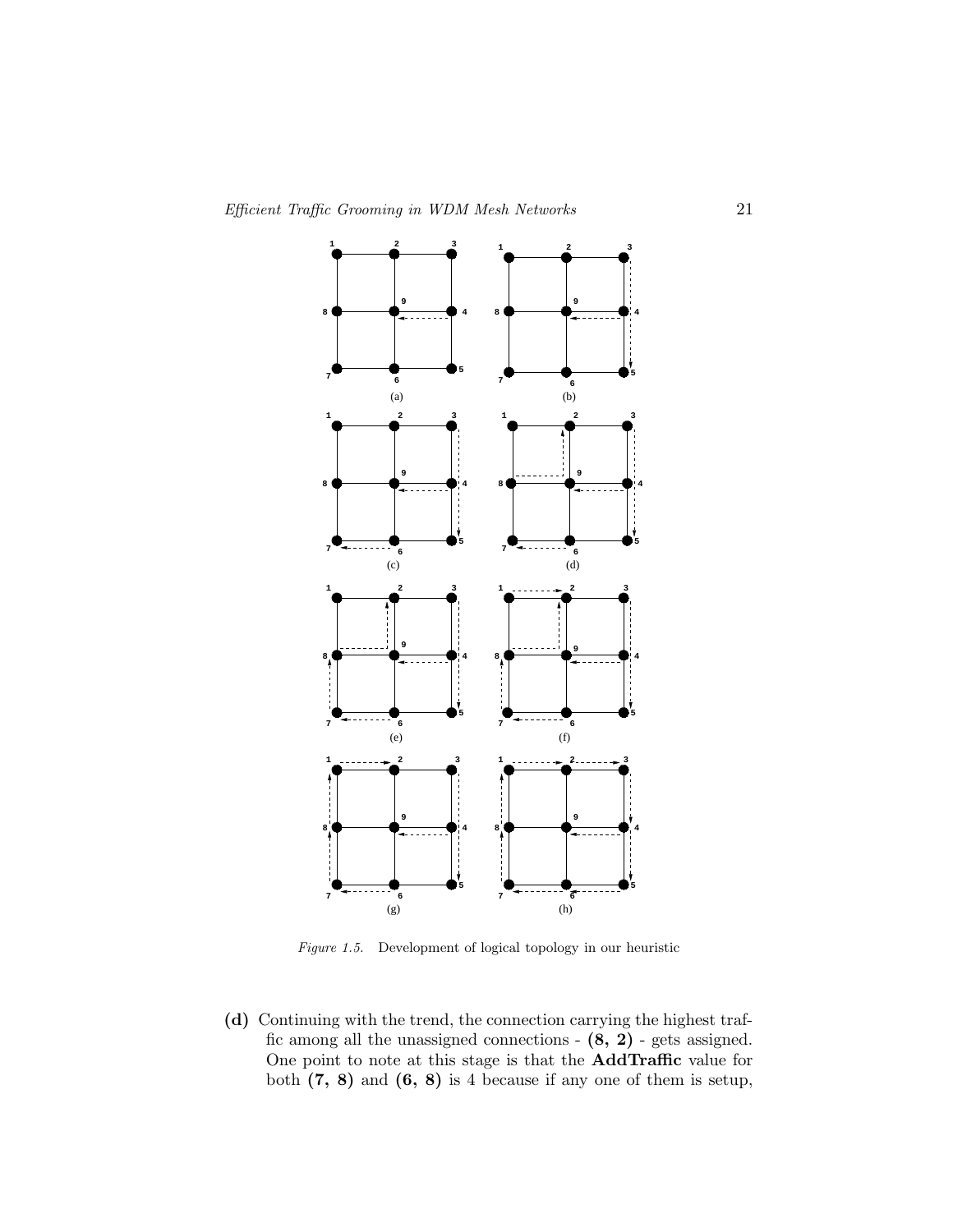the other connection can be routed without consuming additional ports. Yet,  $(8, 2)$  got assigned as  $T(8, 2) = 5 > 4$ .

- (e) Next, the connection(7, 8) gets assigned as its IncrPorts value is the current minimum 2 and its AddTraffic value is 8 (because if  $(7, 8)$  is setup, then the connections  $(6, 8)$  and  $(7, 2)$  can be routed without taking up more ports). After  $(7, 8)$  is setup, both (6, 8) and (7, 2) get assigned as the IncrPorts value for both is 0.
- (f) Even now, the least value of IncrPorts is 2 and among the connections corresponding to this minimum,  $(1, 2)$  has the highest traffic and so, is selected for assignment.
- $(g)$  Having introduced  $(1, 2)$ , we can see that it is beneficial to reroute connection (8, 2), changing its route from  $8 \rightarrow 9 \rightarrow 2$  to  $8 \rightarrow 1$  $\rightarrow$  2. The motivation behind this is that the rerouting does not increase the number of OC-3 grooming ports used on the whole but permits the connection  $(8, 1)$  to be routed without further usage of ports. So, the route for  $(8, 2)$  is changed and now, since **IncrPorts** value for  $(8, 1)$  is 0, it is assigned.
- (h) Progressing in the same manner as described until now, the final logical topology setup is as shown in Fig. 1.5(h).

This example not only clearly outlines the working of our heuristic but also shows that it is better than both MST and MRU as a higher throughput was achieved utilizing lesser number of wavelengths and under a tighter constraint on the number of ports.

#### 7. Simulations and Results

In this section, we present the results of various simulations that we have conducted. These simulations can be broadly classified into three groups, based on their objectives:

- 1 Comparison with the optimal solution obtained by solving the ILP formulation
- 2 Demonstrating the efficiency of our heuristic
- 3 Comparison of our heuristic with MST and MRU heuristics

In our simulations, we used the 6-node network and the 15-node network, whose physical topologies are as given in [13]. These two networks were used for comparison of our heuristic's solution with that yielded by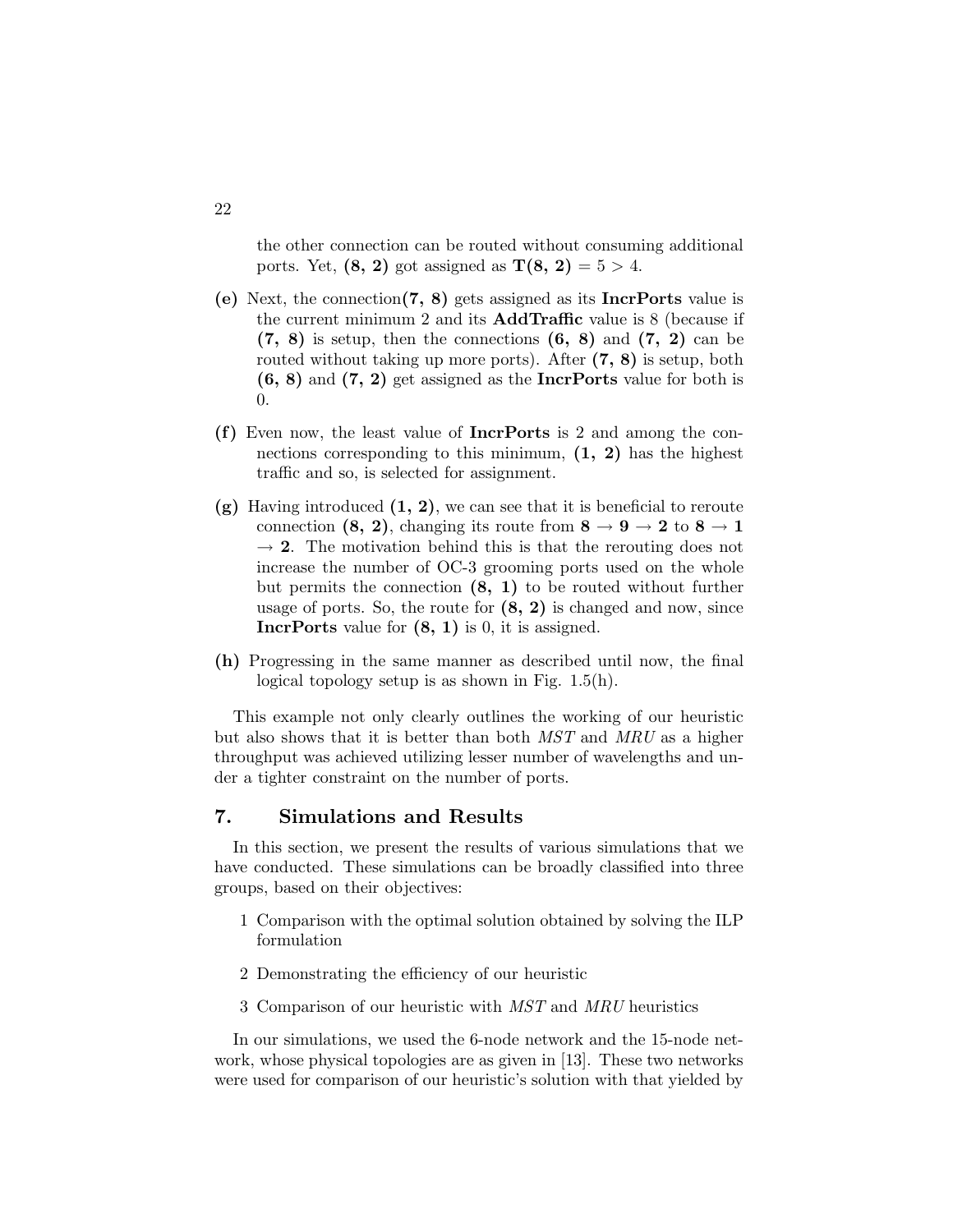| $\overline{\mathbf{W}}_{max}$ | G | ILP     | Our heuristic | MST |
|-------------------------------|---|---------|---------------|-----|
| 1                             | 6 | 42%     | 35%           | 26% |
| $\overline{2}$                | 6 | 64%     | 50%           | 47% |
| 3                             | 6 | 76%     | 71%           | 70% |
| $\overline{4}$                | 6 | 88%     | 86%           | 80% |
| 1                             |   | 47%     | 40%           | 26% |
| $\overline{2}$                |   | 65%     | 64%           | 48% |
| 3                             |   | 91%     | 84%           | 71% |
| $\overline{4}$                |   | 95%     | 93%           | 81% |
| 1                             | 8 | 51%     | 45%           | 26% |
| $\overline{2}$                | 8 | 68%     | 65%           | 50% |
| 3                             | 8 | 91%     | 89%           | 73% |
| 4                             | 8 | $100\%$ | 96%           | 82% |

Table 1.2. Comparison of throughput with ILP and MST

the ILP formulation, and the MST and MRU heuristics, respectively. The traffic matrices used for these simulations were obtained by generating each demand as a uniformly distributed random number in the range 0 to 5. As our problem formulation requires each traffic demand to be lesser than the groom factor  $\bf{G}$ , the value of  $\bf{G}$  is taken to be greater than 5 in all our simulations.

# 7.1 Comparison with ILP

Solving the ILP formulation we presented in Section IV gives the optimal solution for a particular instance of the static grooming problem. Hence, to demonstrate the near-optimality of our heuristic we compared the solution it provided with that obtained on solving the corresponding ILP formulation. We also determined the results given by the MST and MRU heuristics to show that our heuristic's solution is much nearer to the optimum. Since solving the ILP formulation entails very high complexity, these simulations could be carried out only on the 6-node network given in [13].

In these simulations, the number of wavelengths was varied from 1 to 4, with the groom factor varying from 6 to 8 for each wavelength. For each combination of number of wavelengths and groom factor, the MST heuristic was executed and the maximum of groomer ports used among all nodes was determined, as this is the size of the groomer required. Using this groomer size, the corresponding throughput yielded by our heuristic and by solving the ILP formulation were obtained. These simulations were again repeated with the MRU heuristic. The results of these are shown in Table 1.2 and Table 1.3, from which it can be clearly observed that the solution yielded by our heuristic is very close to the optimal solution in most of the cases. It is also seen that the through-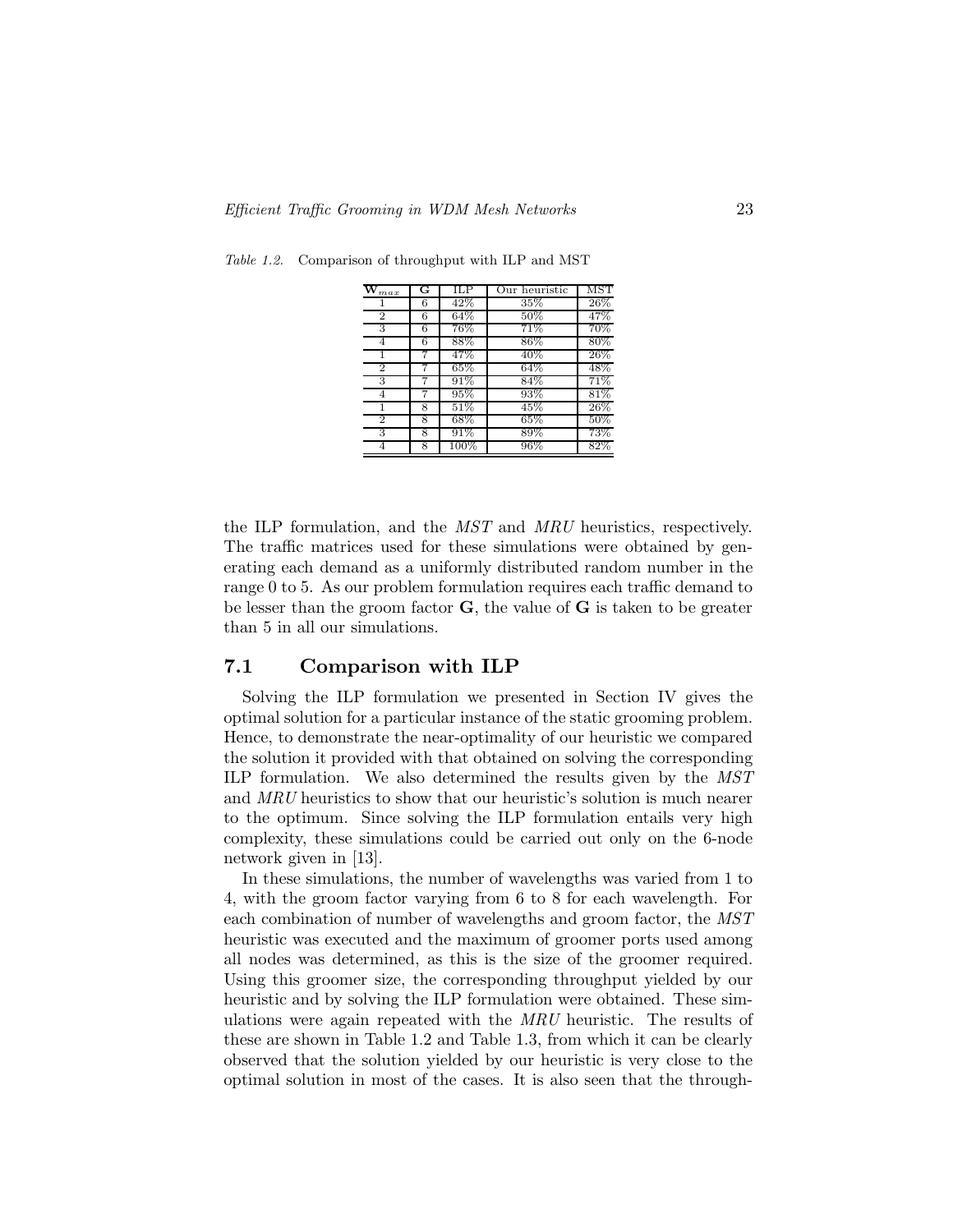| $\mathbf{\bar{W}}_{max}$<br>G<br>$\Pi$ . $P$<br>Our heuristic<br>$35\%$<br>42%<br>6<br>1 | MRU<br>23%<br>50% |
|------------------------------------------------------------------------------------------|-------------------|
|                                                                                          |                   |
|                                                                                          |                   |
| 67%<br>$56\%$<br>$\overline{2}$<br>6                                                     |                   |
| 71%<br>76%<br>3<br>6                                                                     | $63\%$            |
| 91%<br>89%<br>6<br>$\overline{4}$                                                        | 81%               |
| 47%<br>40%<br>1                                                                          | 24%               |
| 70%<br>68%<br>$\overline{2}$                                                             | 53%               |
| 91%<br>84%<br>3<br>7                                                                     | 68%               |
| 93%<br>96%<br>4<br>7                                                                     | 87%               |
| 51%<br>45%<br>8<br>1                                                                     | 28%               |
| 78%<br>75%<br>$\overline{2}$<br>8                                                        | 54%               |
| 91%<br>$89\%$<br>3<br>8                                                                  | 74%               |
| $100\%$<br>$100\%$<br>8<br>4                                                             | 92%               |

Table 1.3. Comparison of throughput with ILP and MRU

put given by the MST and MRU heuristics is lesser than that given by our heuristic in all the cases considered. The better performance of our heuristic is due to our approach of routing connections over the "least-port-increase" route and the adaptability incorporated through rerouting of connections.

Over and above this, we also used our ILP formulation to demonstrate the benefits of using our mixed groomer node architecture in place of a coarse granularity or fine granularity groomer alone. For the case of a coarse granularity groomer, the only change required in the formulation is to set the value of  $P_{max}$  to 0, whereas for a fine granularity groomer, we need to set  $\mathbf{P}_{max}$  to  $\infty$  and add variables to count the actual number of ports used. The same methodology as that used in the comparison of our heuristic with the optimal solution was used here too. Not only was the throughput obtained in the 3 cases (coarse groomer, fine groomer and mixed groomer) measured but the number of ports consumed in the fine groomer case was also determined. The value of  $P_{max}$  was taken to be 5 for the mixed groomer. The results of these comparisons are shown in Table 1.4. We observe that in all the considered instances, the throughput yielded by utilizing the mixed groomer node architecture is much higher than that given by the coarse groomer. Though higher throughput is achieved with the fine granularity groomer, in most of the cases this increase is insignificant in comparison with the associated increase in network cost (increase in number of groomer ports required). Though this could not be verified due to the high complexity involved in solving ILP formulations, we believe that utilizing the fine groomer in larger networks with more dense traffic will entail even higher increase in network cost without much advantage in the throughput compared to the mixed groomer case. These results re-emphasize the need for our mixed groomer node architecture.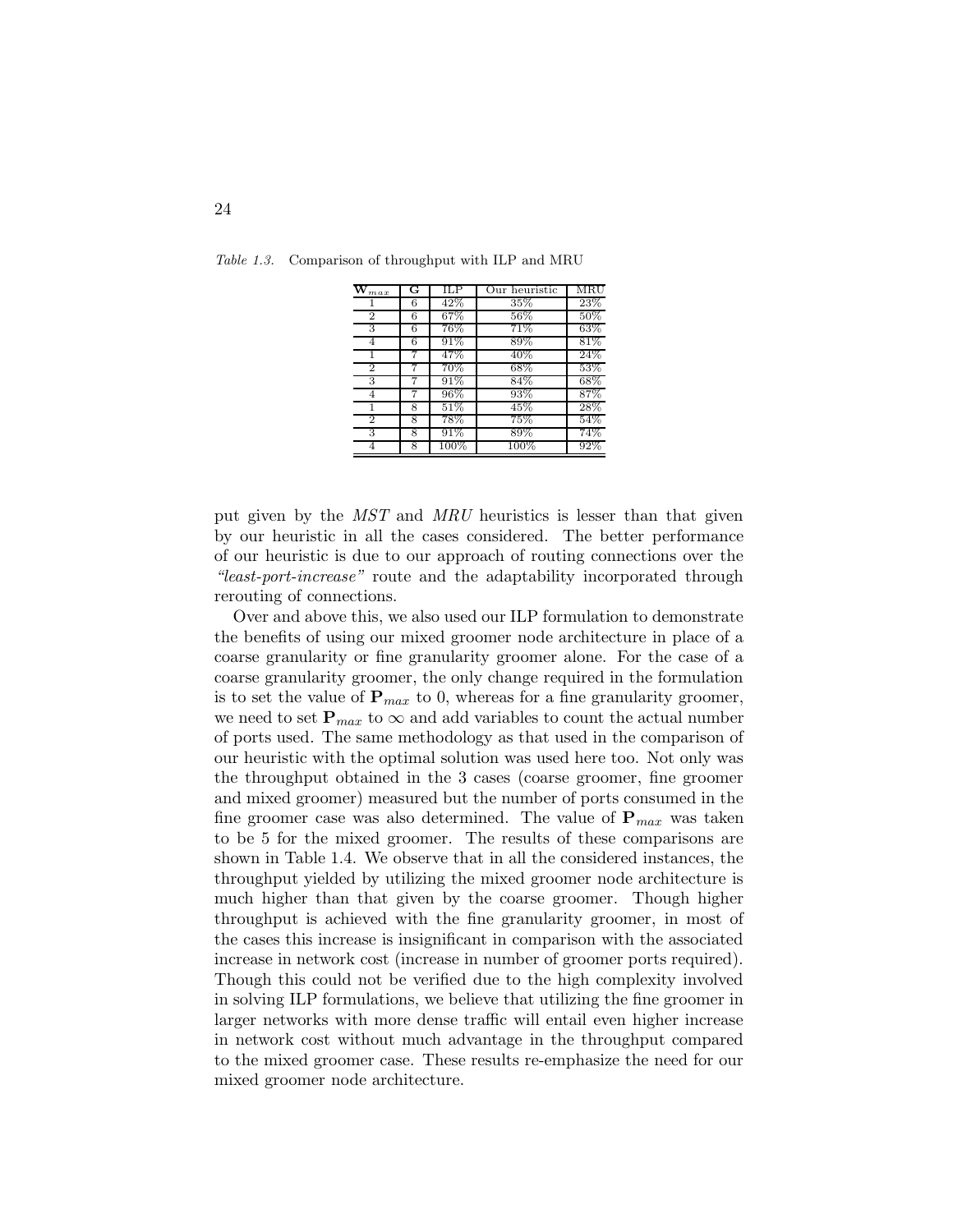Table 1.4. Comparison of throughput of mixed groomer with coarse groomer and fine groomer

| $\overline{\mathbf{W}}_{max}$ | G | $\overline{\mathrm{Coarse}}$ | Fine groomer | Mixed  |         |
|-------------------------------|---|------------------------------|--------------|--------|---------|
|                               |   | groomer                      | Throughput   | No. of | groomer |
|                               |   |                              |              | ports  |         |
|                               | 6 | $10\%$                       | 41%          | 3      | 41%     |
| $\overline{2}$                | 6 | 11%                          | 63%          | 6      | 62%     |
| 3                             | 6 | 12%                          | 78%          | 7      | 76%     |
| $\overline{4}$                | 6 | $15\%$                       | 97%          | 11     | $86\%$  |
| 1                             | 7 | 10%                          | 47%          | 3      | 47%     |
| $\overline{2}$                |   | 14%                          | 74%          | 6      | 71%     |
| 3                             | 7 | $15\%$                       | 85%          | 7      | 77%     |
| $\overline{4}$                |   | 20%                          | 97%          | 10     | 90%     |
| 1                             | 8 | 10%                          | 51%          | 3      | 51%     |
| $\overline{2}$                | 8 | 15%                          | 79%          | 6      | 74%     |
| 3                             | 8 | $16\%$                       | 95%          |        | 82%     |
| $\overline{4}$                | 8 | $22\%$                       | 98%          | 8      | 93%     |

## 7.2 Efficiency of Our Heuristic

Any good grooming algorithm must satisfy the basic condition that the throughput must increase with increase in available resources. In our problem setting, the two basic resources are:

- 1 Total bandwidth available in the network measured in terms of number of wavelengths  $\mathbf{W}_{max}$  and groom factor **G**.
- 2 Grooming capacity of the groomer measured in terms of number of ports  $\mathbf{P}_{max}$  on the OC-3 groomer in the mixed groomer architecture.

To show that our heuristic yields higher throughput with greater available bandwidth, we fixed the number of wavelengths at 10 and the num-



Figure 1.6. Increasing throughput with (a) increasing groom factor and (b) increasing number of ports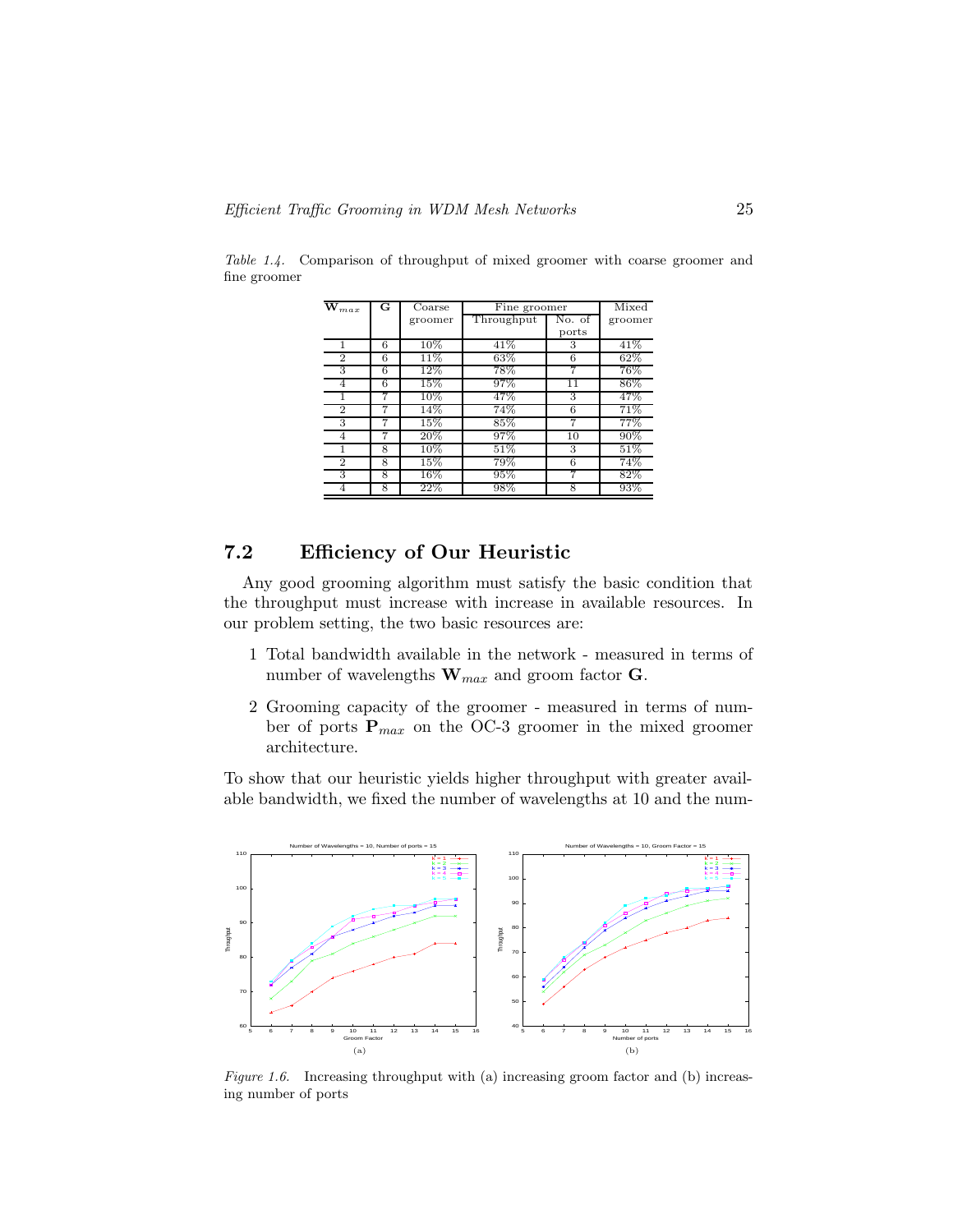ber of OC-3 grooming ports at 15, and then increased the groom factor from 6 to 15. Similarly, to demonstrate increase in throughput with greater grooming capability, we fixed the number of wavelengths at 10 and the groom factor at 15, and then increased the limit on the number of OC-3 ports from 6 to 15. Both these simulations were repeated for values of k (where k-shortest paths were used for determining "leastport-increase" route) varying from 1 to 5. The graphs in Fig.  $1.6(a)$ and Fig. 1.6(b) not only show increase in throughput as desired but also demonstrate that the performance of the heuristic saturates even with the small values of k considered. So, even though the heuristic considers only the k-shortest paths, the throughput is almost as good as that obtained by a comprehensive search over all routes. The property of throughput increasing with increase in number of wavelengths is shown by the results obtained in the next section.

### 7.3 Comparison with MST and MRU

Having proposed the mixed groomer node architecture, we also presented an algorithm for grooming with this setup as we cannot expect the Maximizing Single-Hop Traffic (MST) and Maximizing Resource Utilization (MRU) heuristics to perform well in this new scenario. To justify the need for our heuristic, we performed various simulations comparing its performance with that of MST and MRU, and the results clearly highlight the superiority of our heuristic.

Since the objective of our heuristic is to generate higher throughput given the constraint on grooming capability, the obvious way of displaying better performance is by showing higher throughput under the same grooming constraints. For this purpose, during each run of the simulations, we executed the MST heuristic, and obtained the throughput it



Figure 1.7. Comparison of throughput with (a) MST and (b) MRU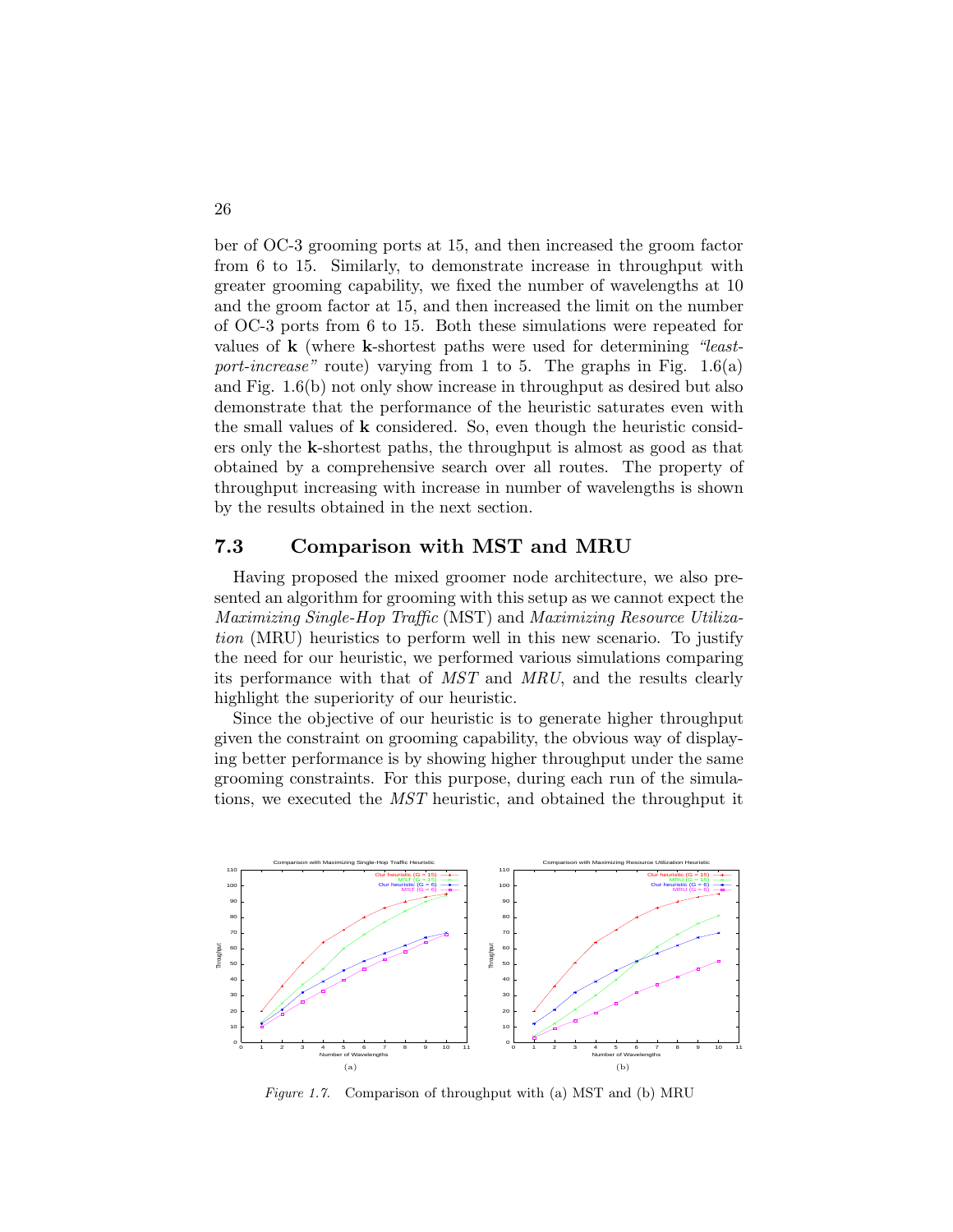

Figure 1.8. Comparison of number of ports with (a) MST and (b) MRU

yields and the number of ports taken up on the groomer at each node. Here too, we evaluated the maximum ports taken up among all nodes as that would be the groomer size required at each node. Using the same groomer size, we executed our heuristic and obtained the corresponding throughput. We conducted these simulations with wavelengths varying from 1 to 10. For each wavelength, the value of the throughput was determined with the value of the groom factor as 6 and 15, in order to demonstrate better performance under both sparse and dense traffic scenarios. The results of this experiment are shown in Fig.  $1.7(a)$ . Similar comparisons were carried out with the MRU heuristic and the corresponding results are shown in Fig. 1.7(b). These results reflect the fact that with the same amount of resources available, our heuristic performs much more efficient grooming than the MST and MRU heuristics. This has been shown in scenarios of both dense and sparse traffic.

An alternative way of looking at our problem of obtaining better throughput under grooming constraints is to minimize the grooming capability required to obtain a specific throughput. In light of this new view, we compared our heuristic with MST and MRU heuristics in terms of number of ports required on the OC-3 groomer to obtain the same throughput. As before, we executed the MST heuristic and determined the throughput obtained and the groomer size required to obtain it. We then executed our heuristic repeatedly to find the minimum groomer size required to obtain a throughput greater than that obtained by the MST heuristic. Here too, we performed the simulations with wavelengths varying from 1 to 10 and the number of ports corresponding to each wavelength was determined with the groom factor taking the values 6 and 15. The results of these simulations are shown in Fig.  $1.8(a)$ . The MST heuristic was seen to consume the same number of ports for a given number of wavelengths, irrespective of the groom factor. Hence, the plots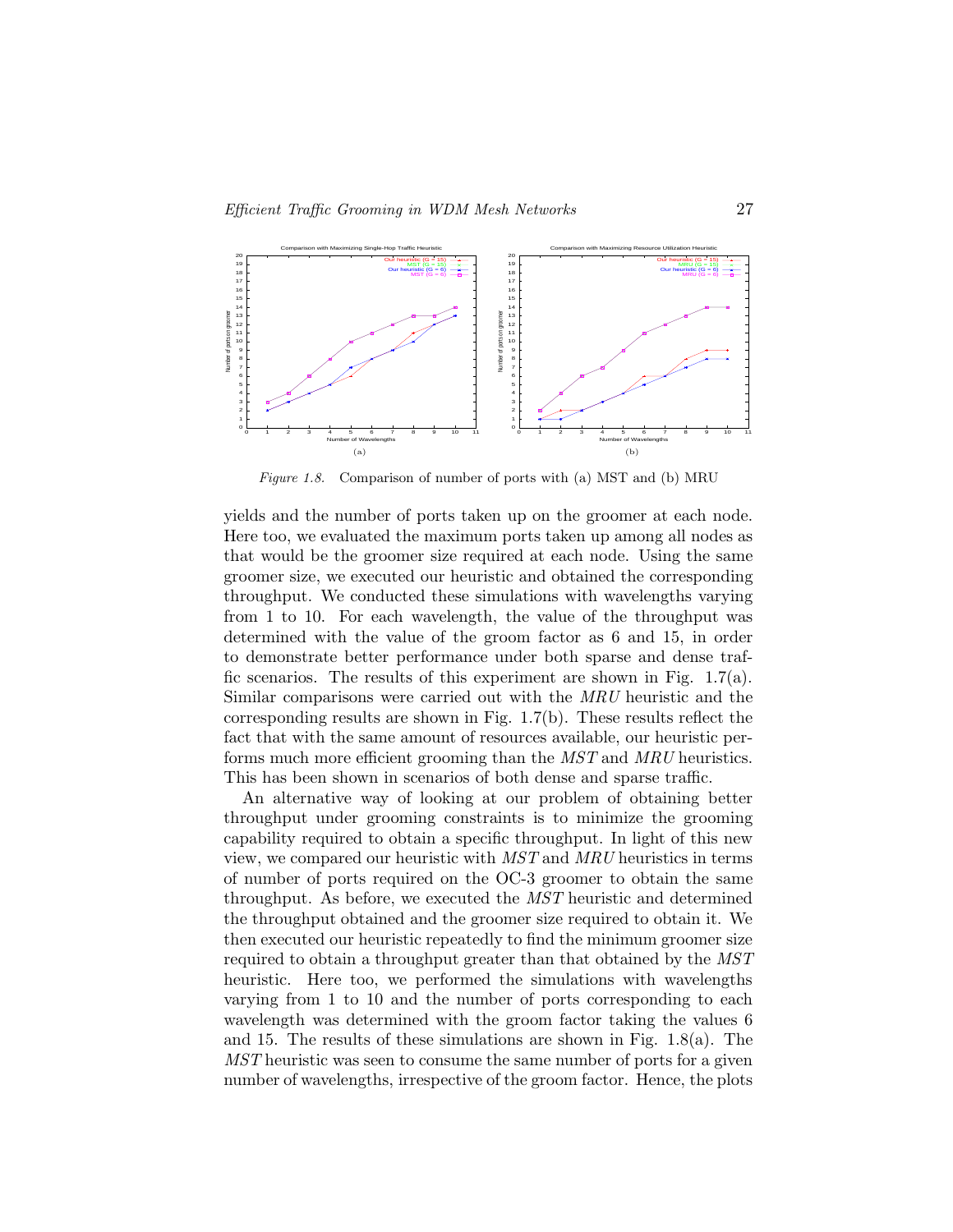with  $G = 6$  and  $G = 15$  for the *MST* heuristic are seen to coincide in Fig. 1.8(a). Results of similar comparisons with the  $MRU$  heuristic are shown in Fig. 1.8(b) and here too, the plots with  $G = 6$  and  $G = 15$ for the MRU heuristic are seen to coincide. The results of this section again indicate the higher efficiency of our heuristic in cases of both dense and sparse traffic as it is able to generate the same throughput as that given by the MST and MRU heuristics even with far less resources at hand. All the results obtained in this section substantiate the fact that the policy of assigning connections to their "least-port-increase" route and rerouting them to save on resources helps our heuristic to obtain excellent results.

## 8. Conclusion

In this chapter, we proposed a novel node architecture for traffic grooming in WDM optical networks. We listed out the advantages of the mixed groomer architecture in comparison with the MPLS/IP and SONET/WDM node architectures, and outlined its features in the light of practical feasibility, cost-effectiveness and efficient grooming capability. We presented an ILP formulation and also proposed a heuristic for the static grooming problem with the objective of maximizing throughput. We performed a wide range of simulations to demonstrate the efficiency of our heuristic and to display better performance in comparison with the MST and MRU heuristics. The results obtained in these simulations clearly substantiate our claims.

In the future, we intend to address the issue of dynamic grooming with our mixed groomer node architecture. Also, the concept of survivability can be brought into the focus of the grooming problem, irrespective of the static or dynamic setting.

## Acknowledgments

The mixed groomer node architecture was first conceived when the first author undertook a summer internship at Tejas Networks, Bangalore during the period May to July 2002. The authors thank Dr. Sarath Kumar and Dr. Kumar N. Sivarajan at Tejas Networks for their invaluable contributions through insightful discussions.

#### Notes

<sup>1.</sup> Though the number of ports on the OC-3 level is exactly 4 times that at the OC-12 level, we say switching cost is "more than" 16 times because the intrinsic cost of switching traffic streams increases as we go to finer levels of granularity.